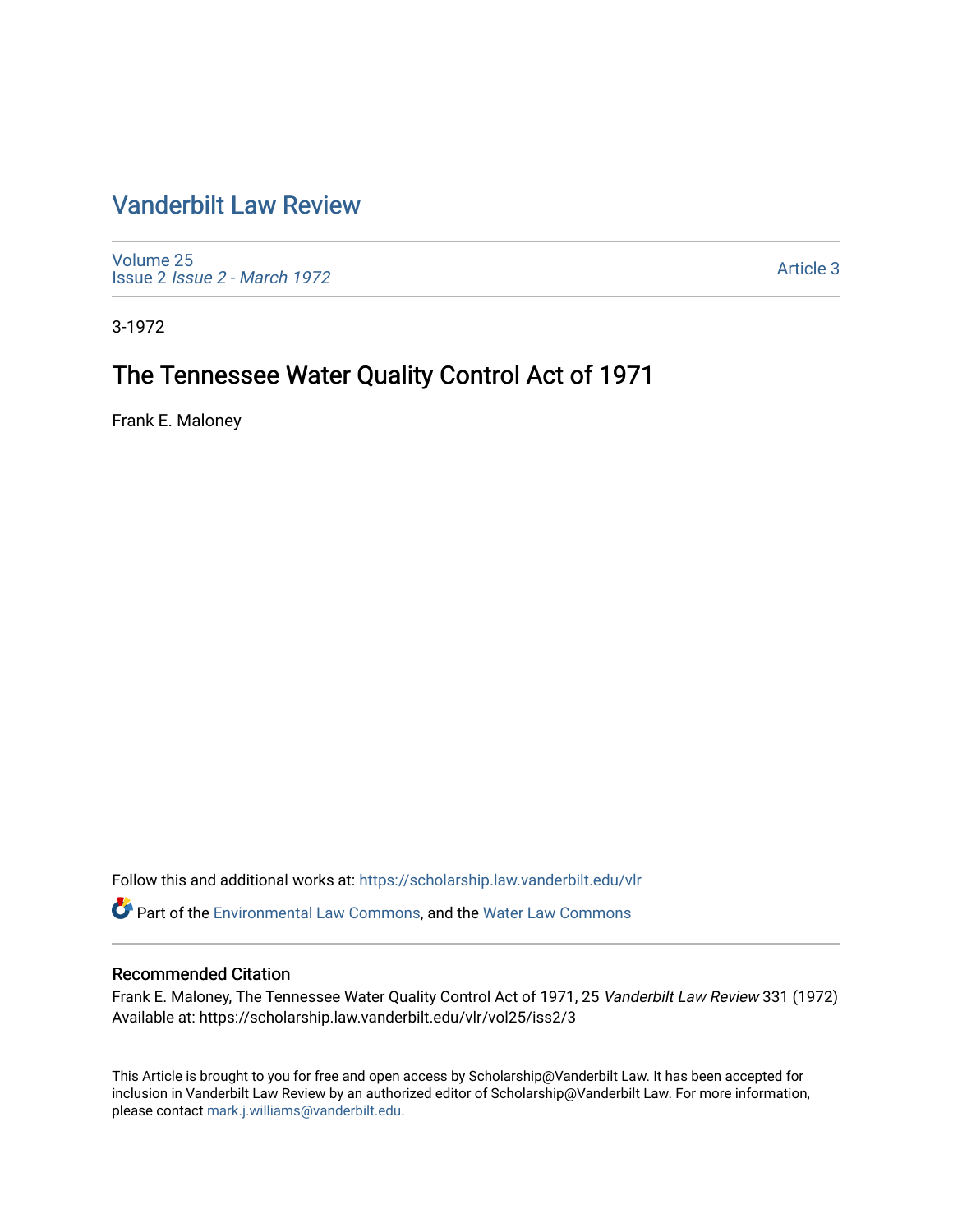# **The Tennessee Water Quality Control Act of 1971\***

#### *Frank E. Maloney\*\**

The text of the Act and commentary that follows is the product *of a larger study undertaken by Professor Maloney at the request of the 87th General Assembly of the State of Tennessee. This study was the subject of a seminar on environmental protection at the Vanderbilt University School of Law. Four of the participating students-Elbert E. Edwards, III, Thomas H. Graham, Robert D. McCutcheon, and Paul L. Sloan-drafted the proposed statute and commentary under Professor Maloney's supervision with the research assistance of the other members of the class. For many sections of the statute, the drafters drew heavily from the Suggested State Water Pollution Control Act' and the prior Tennessee Stream Pollution Control Law.! With the exception of two controversial features that were eliminated by amendments-a user-surveillance fee to provide additional operating Junds jor the Water Quality Control Board and a provision for initial review of Board action by an appellate court- the proposed law was enacted by the 87th General Assembly without significant change. The substantive provisions of the Act are reprinted here with bracketed references to comparative legislation from which some of these provisions were derived, and selected portions of the original commentary are included in order to provide a legislative history and Jurther explanation Jbr those sections most likely to require judicial interpretation.*

SECTION2. DECLARATION OF POLICY AND PURPOSE. Recognizing that the waters of the State of Tennessee are the property of the State and are held in public trust for the use of the people of the State, it is declared to be the public policy of the State of Tennessee that the people of Tennessee as beneficiaries of this trust have a right to unpolluted waters. In the exercise of its public trust over the waters of the State, the government of the State of Tennessee has an obligation to take all prudent steps to secure, protect, and preserve this right.

331

<sup>\*</sup> [19711 Tenn. Pub. Acts, ch. 164 (codified at **TENN. CODE** ANN. §§ 70-324 to -342 (Supp. 1971)).

<sup>\*\*</sup> Professor of Law and Principal Investigator, Water Resources Scientific Information Center of Competence in Eastern Water Law, University **of** Florida Law Center; Visiting Professor of Law, Vanderbilt University School **of** Law, 1970-71; Dean, University **of** Florida Law Center, 1958-70; B.A. 1938, University of Toronto; J.D. 1942, University of Florida.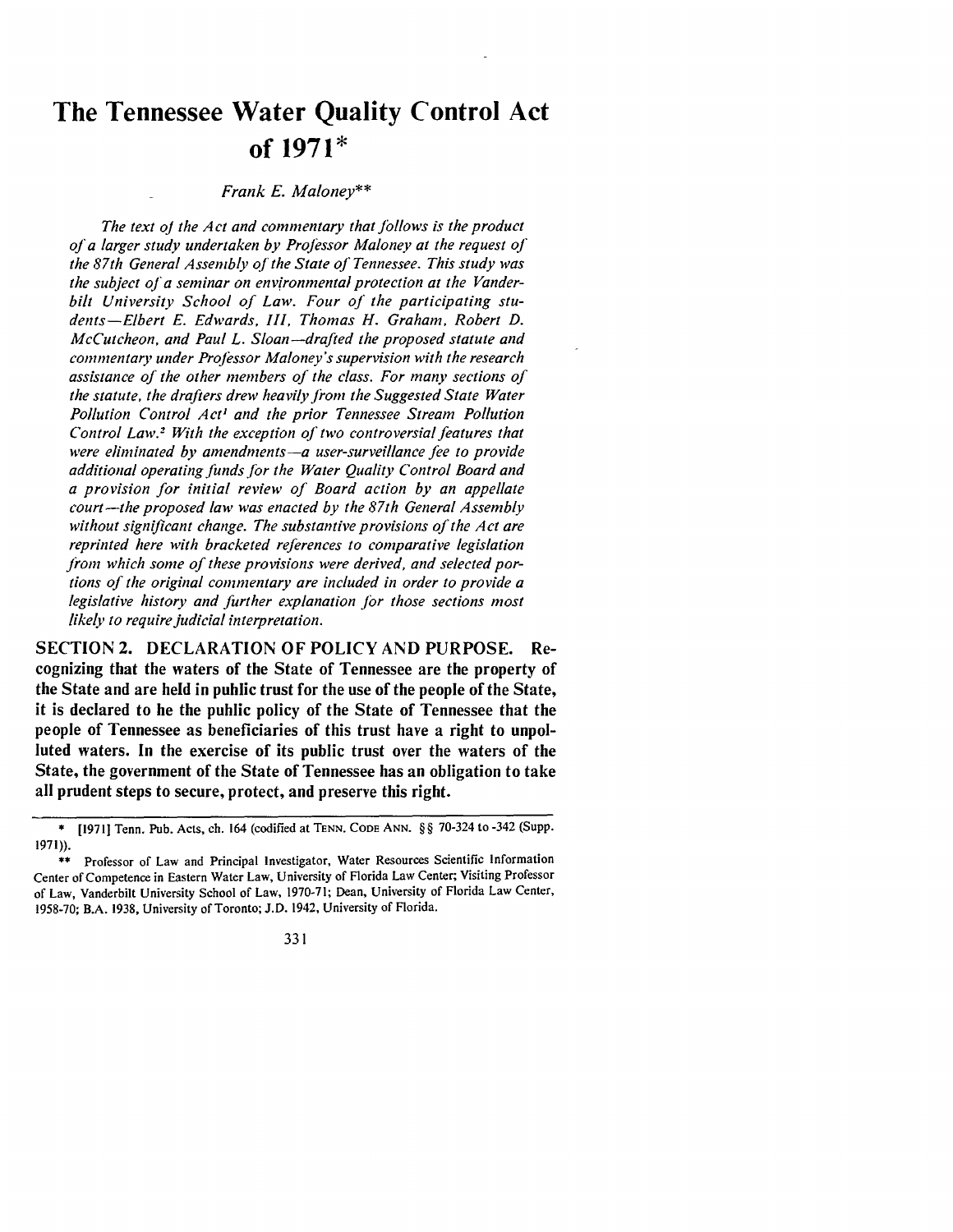**It is further declared that the purpose of this law is to abate existing pollution of the waters of Tennessee, to reclaim polluted waters, to prevent the future pollution of the waters, and to plan for the future use of the waters so that the water resources of Tennessee might be used and enjoyed to the fullest extent consistent with the maintenance of unpolluted waters. [TENN. CODE ANN. § 70-325 (Supp. 1971).]**

#### COMMENTARY

#### **I.** INTRODUCTION

Although scientific authorities have long recognized that the pollution and purification of water is a cyclical rather than a static process, the law concerning the use of water has not incorporated these scientific realities into our legal system. Ecological scientists would have us look at the hydrologic cycle as a continually changing entity, whereas the legal process has tried to fractionalize this ever-continuing cycle into correlative rights and duties applicable to specific persons who control a body of water for only a short period of the total cycle. The law generally has not defined rights in water as strict property rights but rather as usufructuary rights-or rights to reasonable use. The public trust concept seeks to revitalize our water law **by** imposing a duty both on State authorities and on private citizens to protect the *res* of the trust .for all citizens.3 It focuses on correlative rights and duties in the handling and consumption of water, not merely as they affect local riparian owners, but' rather as these rights and duties affect the total citizenry of the State as the trust's beneficiaries.

## II. FEDERAL AND STATE AUTHORITIES SUPPORTING APPLICATION OF THE PUBLIC TRUST DOCTRINE

In *Georgia v. Tennessee Copper Co.,'* the Supreme Court held that

4. 206 U.S. 230 (1907).

**I.** Div. OF WATER SUPPLY & POLLUTION CONTROL, U.S. DEP'T OF HEALTH, EDUCATION, & WELFARE, SUGGESTED STATE WATER **POLLUTION** CONTROL ACT (rev. 1965) [hereinafter referred to **as** SUGGESTED STATE ACT].

<sup>2.</sup> TENN. CODE ANN. **§§** 70-301 to -319 (1969), as *amended,* (Supp. 1970) (repealed July 1, 1971).

<sup>3.</sup> This concept had its inception in the case of Illinois Cent. R.R. v. Illinois, 146 U.S. 387 **(1892).** The United States Supreme Court, analogizing to common-law state ownership of tidelands in trust, held that the land underlying the navigable waters of Chicago harbor is held in trust **by** the State of Illinois for the use of the people of the State. Thus the State legislature could not assign these lands entirely to private control except for parcels to be improved for navigation or other public uses or parcels that could be disposed of without injuring the public interest in the remainder. For the most significant recent discussion of the public trust doctrine see Sax, *The Public Trust Doctrine in Natural Resource Law: Effective Judicial Intervention,* 68 MICH. L. REv. 471 (1970).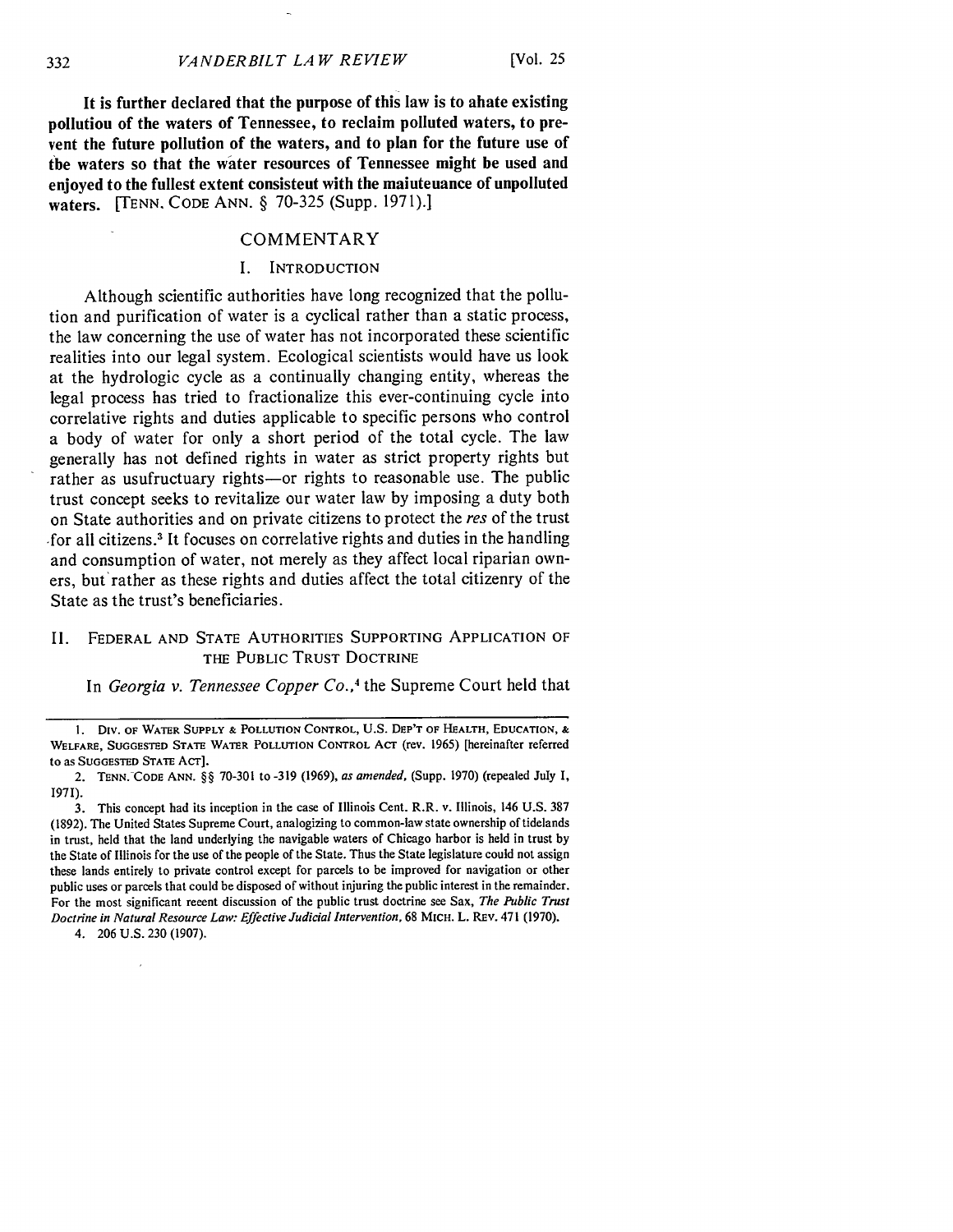the states, as quasi-sovereign entities, have an interest independent of all legal titles in "all the earth and air within [their] domain."<sup>5</sup> Although the Court did not specifically mention water, the decision may well be interpreted today to include this natural resource within the broad grant of power to the states, for when the case was decided water pollution did not threaten the well-being of society as it does today. The Court continued that the state "has the last word as to whether its mountains shall be stripped of their forests and its inhabitants shall breathe pure air."<sup>6</sup> The import of such statements is a declaration that the states have an important interest in preserving their resources. This interest has been described as a *parens patriae* interest, signifying a state's duty to protect the resources within its boundaries for the common good of its citizens. The public trust doctrine thus has achieved federal recognition. Moreover, although the public trust doctrine has not been enacted as part of the statutory law or used for the protection of resources other than land in other states, it can be found in the common law of many states.7

## III. **TENNESSEE** AUTHORITIES SUPPORTING APPLICATION OF THE PUBLIC TRUST DOCTRINE

## *A. Application of the Public Trust Doctrine to Water Within Legally Navigable Bodies of Water*

The courts of Tennessee have always recognized that the State holds the bed of, and the water in, navigable streams in trust for the public.<sup>8</sup> For a stream to be considered legally navigable, it is not necessary that the legislature have declared it navigable? The test of navigability that the Tennessee courts most often have adopted is the capability of the stream for the purposes of navigation in the ordinary state of the water.<sup>10</sup> Another test often enunciated is the capability of the water body to carry boats or any other craft for any commercial purposes.<sup>11</sup> Any waters that

**7.** Broward v. Mabry, **58** Fla. **398, 50** So. **826 (1909);** Parks v. Simpson, 242 Miss. 894, **137** So. **2d 136 (1962);** State *ex rel.* Squire v. City of Cleveland, **150** Ohio St. **303, 82 N.E.2d 709** (1948); Hillebrand v. Knapp, 65 **S.D.** 414, 274 N.W. **821 (1937);** Priewe v. Wisconsin State Land **&** Improvement Co., **93** Wis. 534,67 N.W. 918 (1896); *see* F. **MALONEY, S.** PLAGER, **&** F. BALDWIN, WATER **LAW AND ADMINISTRATION:** THE FLORIDA EXPERIENCE § 122 (1968); Sax, *supra* note **3.**

8. State v. Muncie **Pulp** Co., 119 Tenn. 47, 104 S.W. 437 (1907). *See also* State ex *rel.* Cates v. West Tenn. Land Co., 127 Tenn. **575,** 158 S.W. 746 (1913); Goodwin v. Thompson, 83 Tenn. **209** (1885).

**11.** State *ex* rel. Cates v. West Tenn. Land Co., 127 Tenn. 575, 158 S.W. 746 (1913).

*<sup>5.</sup> Id.* at **237.**

*<sup>6.</sup> Id.*

<sup>9.</sup> Southern Ry. v. Ferguson, 105 Tenn. **552,59** S.W. 343 (1900).

<sup>10.</sup> Webster v. Harris, **I I** Tenn. 668, 675, 69 S.W. 782, 783 (1902).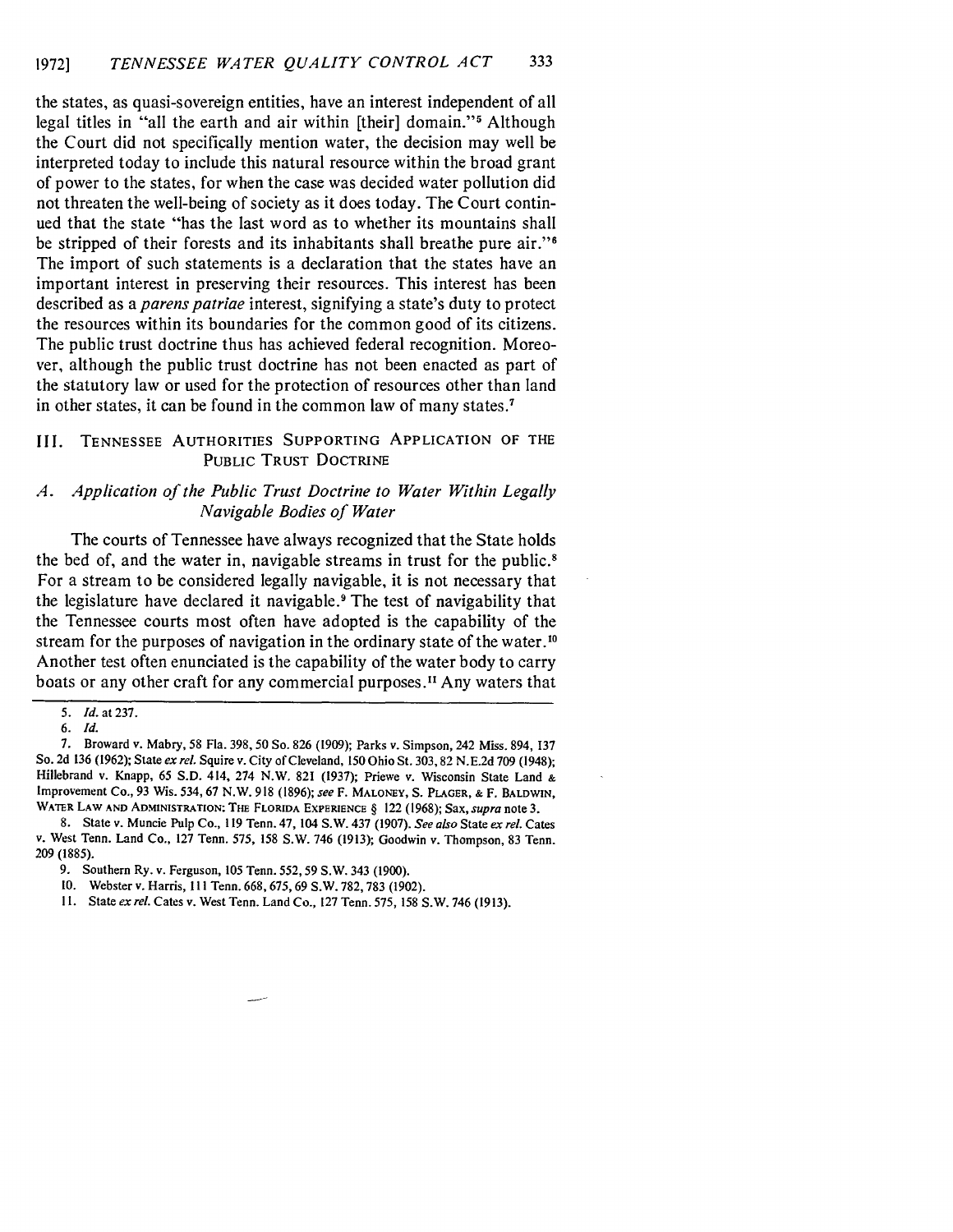move in legally navigable streams, as classified by these ambiguous tests, are clearly held in trust for the citizens of Tennessee.

## *B. Application of the Public Trust Doctrine to Waters Not Within Legally Navigable Bodies of Water But Within Bodies of Water Navigable in Fact*

The courts of Tennessee uniformly have held that the public has an easement for navigation in bodies of water that are not legally navigable, but are navigable in fact.<sup>12</sup> When a stream, though not navigable in a legal sense, is "of sufficient depth, naturally, for valuable floatage, as for rafts, flatboats, and perhaps small vessels of lighter draft than ordinary," the riparian owner's right of property in its bed is subject to a public easement.<sup>13</sup> In one case this easement was held to give the public a right to free use and enjoyment of such a stream for the purposes of navigation to which it was adapted,<sup>14</sup> and the court suggested that hunting and fishing privileges were an aspect of this free use easement. The public's easement for navigation of these waters could easily be judicially broadened to prevent a riparian owner from polluting these bodies of water.

Another cogent argument for applying the public trust doctrine to nonnavigable water bodies is that the water within these bodies is not static and permanent but eventually will arrive at legally navigable streams through the hydrologic cycle. The pollution of these unnavigable bodies ultimately will cause deleterious results in surrounding navigable streams, whose waters the State holds in public trust.

## *C. The Extension of the Public Trust Doctrine to Water Within Bodies of Water that Are Neither Legally Nor Factually Navigable*

These waters, through the hydrologic cycle-evaporation, runoff, and percolation—may have a tremendous effect on the amount of pollution that will find its way into the navigable streams of the State. Thus they too should be held within the public trust, with every citizen as its beneficiary. This is not to say that the State effects a taking or condemnation of such property. It only requires the riparian owners to follow certain minimal procedures to ensure that their actions do not endanger waters held in trust for the public.

<sup>12.</sup> Miller v. State, 124 Tenn. **293, 137** S.W. **760 (1911);** Webster v. Harris, 111 Tenn. **668, 69** S.W. **782 (1902).**

**<sup>13.</sup>** Stuart v. Clark's Lessee, **32** Tenn. **9, 16 (1852).**

<sup>14.</sup> *Id.* at **16-17.**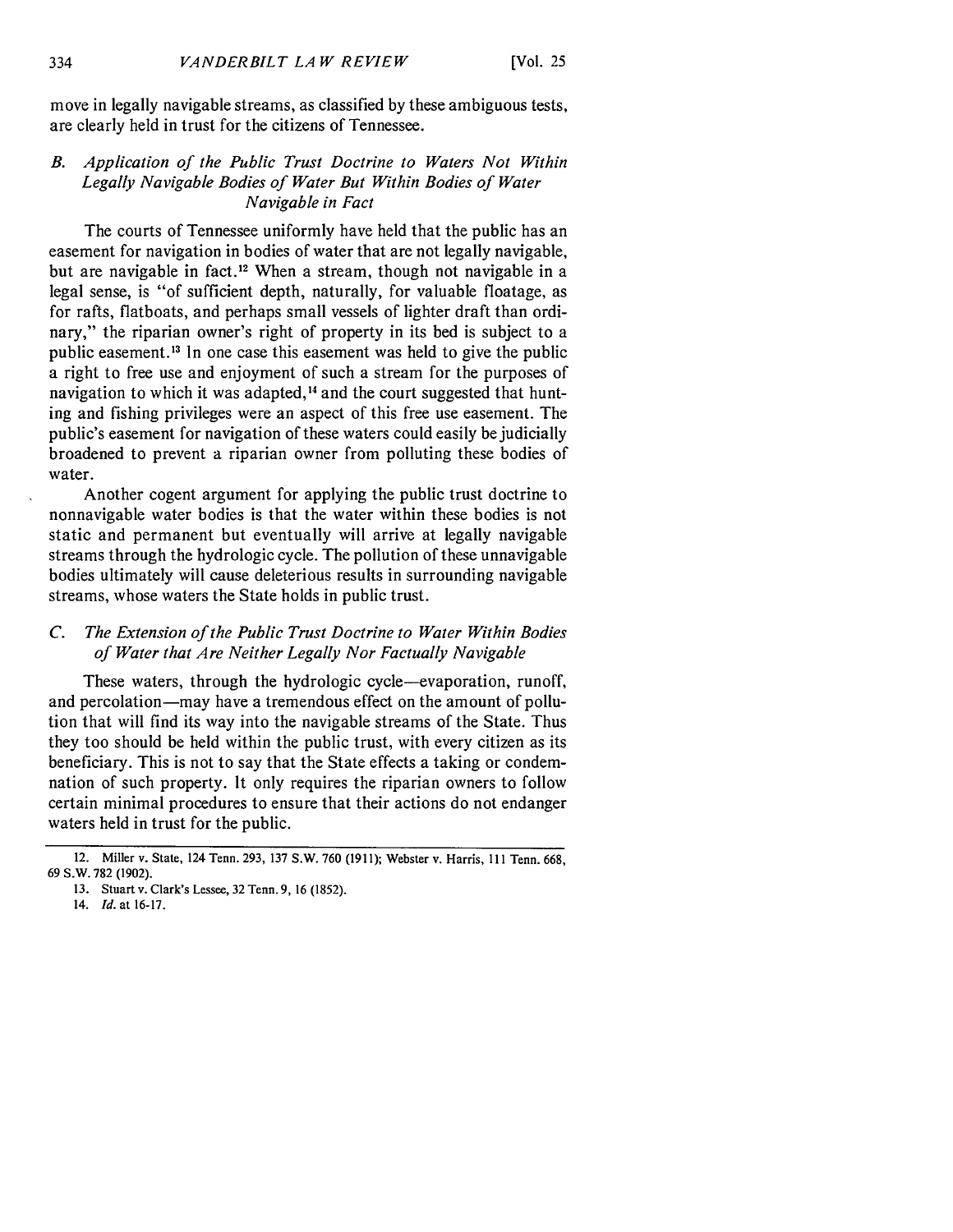#### IV. **REASONS** FOR IMPLEMENTATION OF THE PUBLIC TRUST DOCTRINE

The concept of a public trust is a viable enforcement tool to safeguard a transient natural resource. Water cannot be described as being permanently situated within any particular boundary line. Since no one citizen can own it or totally deny other citizens the right to use it, its use does not fall within the classic definition of a property right. Consequently, each citizen's right in the water is best described as a right to use but not to own. Since water is held by the State for all its citizens as beneficiaries, no one citizen can interfere unreasonably with other beneficiaries' rights to an unpolluted water source.

What pragmatic effects will the trust doctrine have? First, State agencies can be held to a higher standard by the public for their acts and omissions concerning the trust res. The actions of State agents, as fiduciaries of the trust res, could be judicially attacked by the public as not displaying the high standard of care needed to protect the res. Secondly, each citizen will have standing to demand judicial review of the acts or omissions of private individuals or State agents that affect the quality of water in the State of Tennessee. Since each citizen is a beneficiary of the res, the courts can no longer deny the citizen a forum on the grounds that he lacks sufficient standing. Thirdly, it will serve as a constant reminder to each citizen who has the right to make use of riparian water that he does not have a license to despoil it as he wishes. Lastly, and perhaps most significantly, the public trust doctrine can serve effectively as a viable procedure to effectuate anti-pollution standards against private landowners whose claims to use are not based upon riparian status. Enforcement of these standards will not be a compensable taking of their land, but rather a demand that they live up to the same anti-pollution standards as other citizens of the State.

A bold program, such as that intended by this Act, should be supported by a clear and forceful legislative declaration of purpose. This declaration is intended to help sustain the validity of the statute against possible attack on the basis of unconstitutionality.

**SECTION 3. DEFINITIONS. The** terms used **in this chapter are defined as follows:**

**(I) The term "Board"** means **the** Tennessee **Water Quality Control Board** herein created.

**(2) The term "boat"** means **any** vessel **or watercraft moved by oars,** paddles, sails **or other power mechanism, inboard or outboard, or** any vessel **or structure floating upon the water whether or not capable of self-**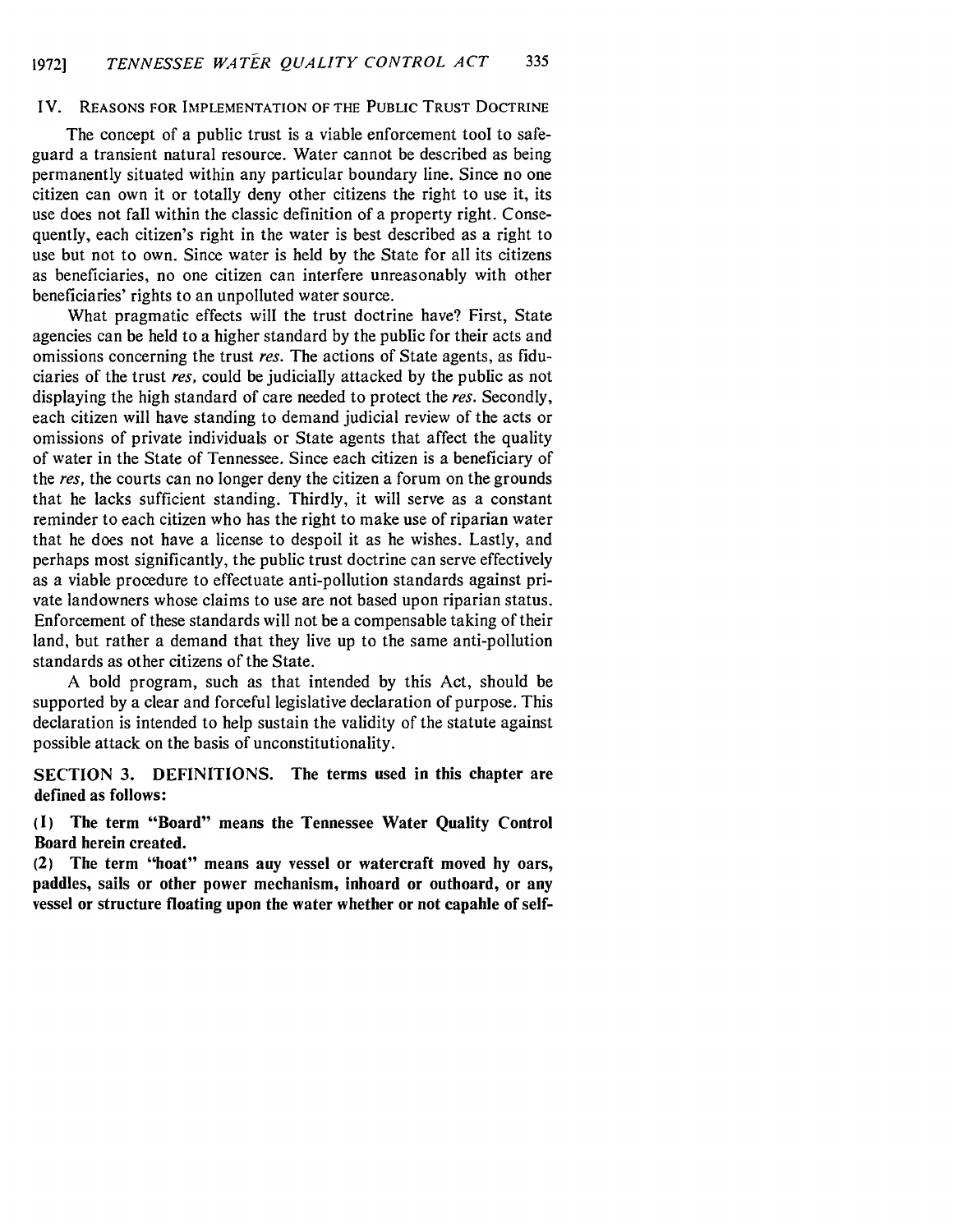locomotion, including but not limited to houseboats, barges, docks, and similar floating objects.

**(3)** The term "Commissioner" means the Commissioner of the Tennessee Department of Public Health or his duly authorized representative.

(4) The term "Department" means the Tennessee Department of **Pub**lic Health.

**(5)** The term "Director" means the Director of the Division of Water Quality Control of the Tennessee Department of Public Healtb.

**(6)** The term "Division" means the Division of Water Quality Control of the Tennessee Department of Public Health.

**(7)** The term "industrial wastes" means any liquid, solid, or gaseous substance, or combination thereof, or form of energy including heat, resulting from any process of industry, manufacture, trade, or business or from the development of any natural resource.

**(8)** The term "member" means a member of the Tennessee Water **Onality Control Board.** 

**(9)** The term "other wastes" means any and all other substances or forms of energy with the exception of sewage and industrial wastes which may resnit in the pollution of any waters of this State inclnding, but not limited to, decaying wood, sand, garbage, silt, municipal refuse, sawdust, shavings, bark, lime, ashes, offal, oil, tar, sludge, or other petroleum byproducts; radioactive material, chemicals, and heated substances.

**(10)** The term "person" means any and all persons, including individuals, firms, partnerships, associations, public or private institutions, municipalities or political subdivisions or officers thereof, departments, agencies, or instrumentalities, or public or private corporations or officers thereof, organized or existing under the laws of this or any other state or country.

**(11)** The term "pollution" means such alteration of the physical, chemical, biological, bacteriological, or radiological properties of the waters of this State including but not limited to changes in temperature, taste, color, turbidity, or odor of said waters,

(i) as will result or will likely result in harm, potential harm or detriment to the public health, safety, or welfare; or

(ii) as will result or will likely result in harm, potential harm, or detriment to the health of animals, birds, fish, or aquatic life; or

(iii) as will render or will likely render the waters substantially less useful for domestic, municipal, industrial, agricultural, recreational, or other reasonable uses; or

(iv) as will leave or will likely leave the waters in such condition as to violate any standards of water quality established **by** the Board.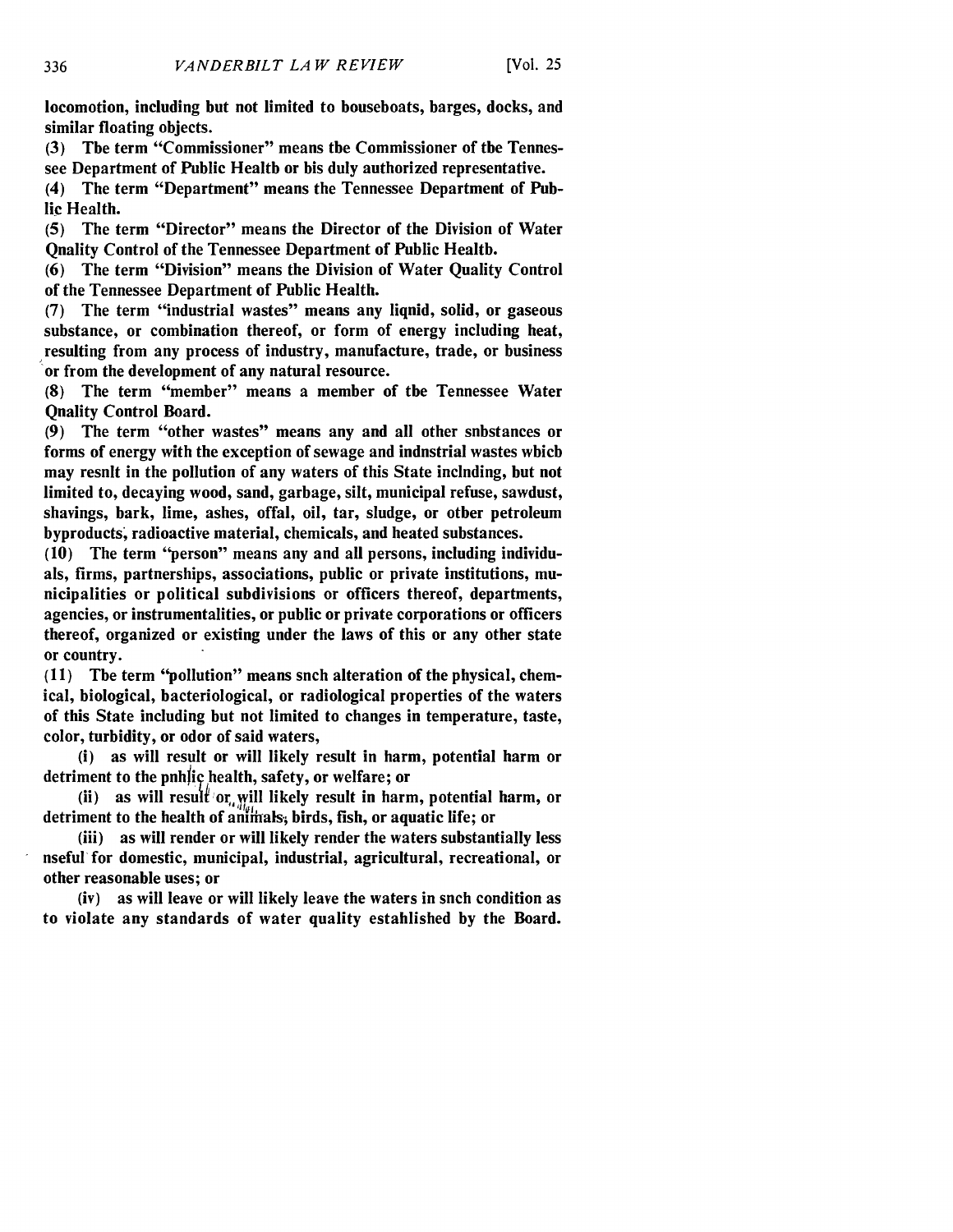[Comparative legislation: ALASKA STAT. § 46.03.900(15) (1971); ARIZ. REV. STAT. ANN. § 36-1851(g) (Supp. 1971); ARK. STAT. ANN. § 82- 1902(5) (Supp. 1971); COLO. REV. STAT. ANN. § 66-28-2(b) (Supp. 1967); FLA. STAT. ANN. § 403.031(3) (Supp. 1971); GA. CODE ANN. § 17-503(f) (1971); ILL. ANN. STAT. ch. 111 1/2, § 1003(n) (Smith-Hurd Supp. 1971); KAN. STAT. ANN. § 65-171d (Supp. 1971); MINN. STAT. ANN. § 115.01(5) (1964); MISS. CODE ANN. § 7106-112(1)(a) (Supp. 1971); NEB. REV. STAT. § 71-3002(1) (Supp. 1967); N.M. STAT. ANN. § 75-39-2(B) (Supp. 1971); N.D. CENT. CODE § 61-28-02(1) (Supp. 1971); ORE. REV. STAT. § 449.075(8) (1970); PA. STAT. ANN. tit. 35, § 691.1 (Supp. 1971); R.I. GEN. LAWS ANN. § 46-12-1 (1970); S.C. CODE ANN. § 63-195(7) (Supp. 1971); VA. CODE ANN. § 62.1-44.3(6) (Supp. 1971); WASH. REV. CODE ANN. § 90.48.020 (Supp. 1971); W. Va. CODE ANN. § 20-5A-2(f) (1970).]

(12) The term "sewage" means water-carried waste or discharges from human beings or animals, from residences, public or private buildings, or industrial or agricultural establishments, or boats, together with such other wastes and ground, surface, storm, or other water as may be present.

**(13)** The term "sewerage system" means the conduits, sewers, and all devices and appurtenances **by** means of which sewage and other waste is collected, pumped, treated, or disposed of.

(14) The term "waters" means any and all water, public or private, on or beneath the surface of the gronnd, which are contained within, flow through, or border upon the State of Tennessee or any portion thereof except those bodies of water confined to and retained within the limits of private property in single ownership which do not combine or effect a junction with natural surface or underground waters. **[TENN.** CODE **ANN.** § **70-326** (Supp. **1971).]**

#### COMMENTARY

The definitions are a vital part of the Act because they establish the scope of its coverage. The definition of "pollution" is designed to include all harmful alterations of the properties of Tennessee's waters, and the water quality standards established **by** the Board will constitute minimum criteria for determining the existence of pollution. Thus an alteration will be pollution under *subsection (iv)* of the definition if it violates the water quality standards, even though it does not come within the definition of pollution under one of the other subsections. It is also clear, however, that an alteration can be pollution under *subsections (i)- (iii)* without contravening the water quality standards.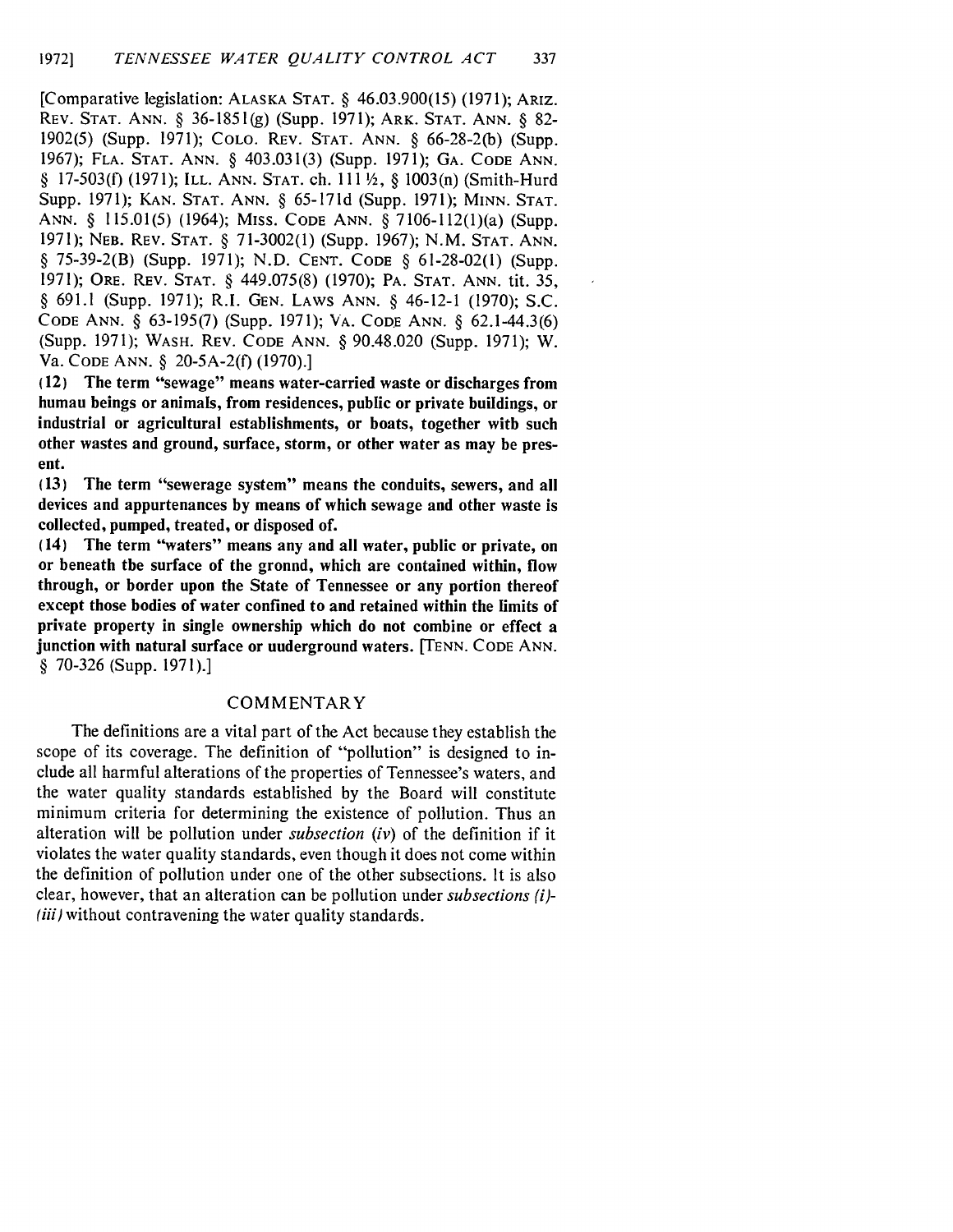Both groundwater and the waters bordering the State are specifically included in the definition of "waters." The definition does exempt from its coverage certain waters contained completely within private property that do not combine or effect a junction with either natural surface or underground waters. This is a limited exemption because of the mobile nature of water.

The definition of "industrial waste" covers all forms of energy including heat. This coverage specifically brings thermal pollution within the ambit of the definition and is duplicated in only one other state. 15

SECTION 4. WATER QUALITY CONTROL BOARD CRE-ATED-MEMBERSHIP-COMPENSATION, MEETINGS, RE-CORD OF PROCEEDINGS. (a) There is hereby created and established the Tennessee Water Quality Control Board, hereinafter referred to as the "Board" which shall be composed of seven **(7)** members as follows: The Commissioner of the Department of Public Health, who shall be the Chairman of the Board; the Commissioner of the Department of Conservation; the Executive Director of the Tennessee State Planning Commission; and four (4) citizen members appointed for terms of four (4) years **by** the Governor of Tennessee. Each ex officio member may, **by** official order filed with the Director, designate a representative from his staff who shall have the powers and be subject to the duties and responsibilities of the ex officio member designating him, except that the representative designated **by** the Commissioner of Public Health shall not serve as Chairman. In the absence of the Commissioner of Public Health, the Board shall elect one of its members to serve as Chariman. One **(I)** of the four citizen members shall be from the public-at-large, one **(1)** shall be representative of conservation interests, one **(1)** shall be representative of the municipalities of the State, and one **(1)** shall be representative of industries. The occupation of the member representing the public-at-large shall not be in the same primary area of interest as any other citizen member of the Board. Each appointive member shall be a resident and domiciliary of the State of Tennessee. No member shall be appointed unless at the time of his appointment his employer is in compliance with the provisions of this Act as certified **by** the Commissioner. The three **(3)** ex officio members shall hold their positions on the Board throughout their respective terms and until the appointment of their successors as such. The first appointive citizen members shall hold office for staggered terms. One **(1)** shall hold office for one **(1)** year; one **(1)** shall hold office

**<sup>15.</sup>** VT. **STAT. ANN.** tit. **10,** § 901(6) (Supp. 1971).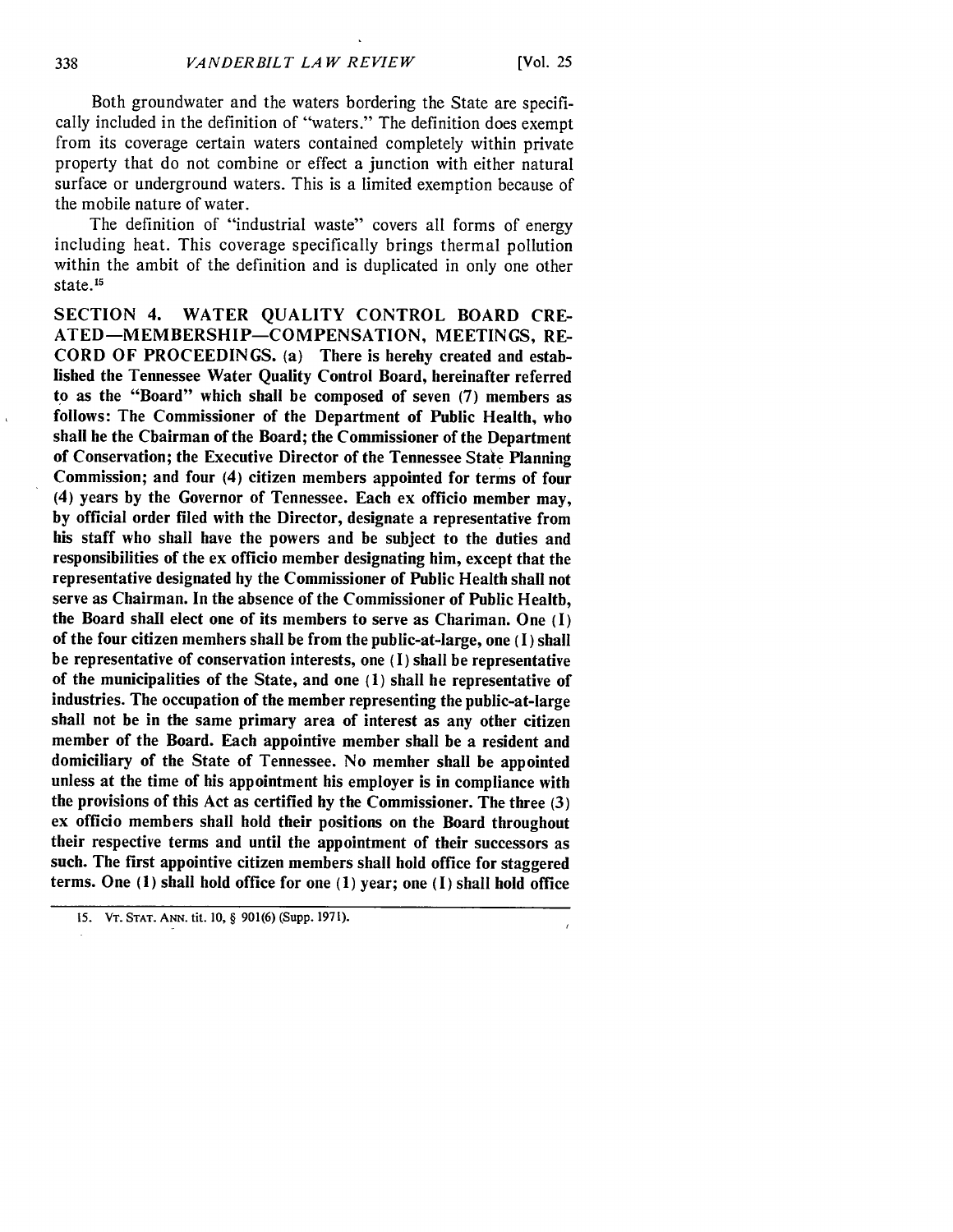for two (2) years; one **(1)** shall hold office for three **(3)** years; and one **(1)** shall hold office for four (4) years. **All** subsequent appointments of citizen members shall **be** for a full four (4)-year term. No appointive member shall be appointed to more than two (2) consecutive full terms. Any appointive member who is absent from three **(3)** consecutive, regularly scheduled meetings shall be removed from the Board **by** the Governor. Upon the death, resignation, or removal of any appointive member, the Governor shall appoint some person representing the same area of interest as the member whose position has been vacated to **fill** the unexpired term of said member. [Comparative legislation: SUGGESTED STATE ACT § **3.]**

**(b)** Each member of the Board, other than the ex officio members, shall be entitled to be paid forty dollars (\$40) for each day actually and necessarily employed in the discharge of official duties, and each member of the Board shall be entitled to receive the amount of his traveling and other necessary expenses actually incurred while engaged in the performance of any official duties when so authorized by the Board, but such expenses shall be limited **by** the maximum provided under State law.

(c) The Board shall have two (2) regularly scheduled meetings each year, one (1) in October and one (1) in April. Special meetings may be called by the Chairman at any time and shall be called as soon as possible by the Chairman on the written request of two (2) members. All members shall be duly notified of the time and place of any regular or special meeting at least five (5) days in advance of such meeting. The majority of the Board shall constitute a quorum and the concurrence of a majority of those present and voting in any matter within its duties shall be required for a determination of matters within its jurisdiction.

(d) No member of the Board shall participate in making any decision upon a case in which the municipality, firm, or organization which he represents, or by which he is employed, or in which he has a direct substantial financial interest, is involved.

(e) The Board shall keep a complete and accurate record of the proceedings of all its meetings, a copy of which shall be kept on file in the office of the Director and open to public inspection. Any policies, rules, regulations or standards of quality of all waters of the State adopted by the Board to have general effect in part or all of the State shall be filed with the Secretary of the State of Tennessee at least thirty (30) days before they are to take effect.

(f) The Director shall serve as the Technical Secretary of the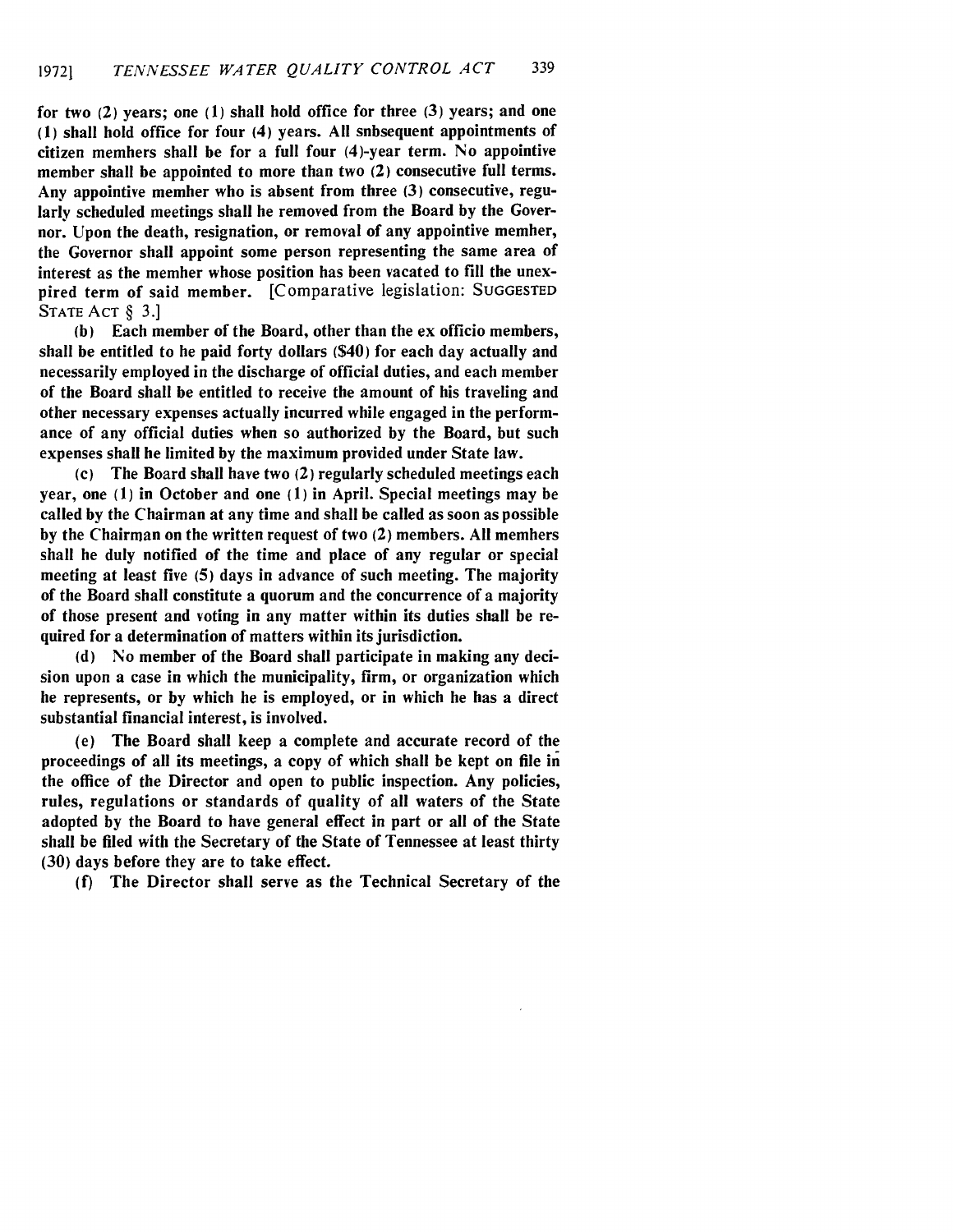**Board. In that capacity he shall report the proceedings of the Board pursuant to section 9 and perform such other duties as the Board may require.**

**(g) The chief attorney for the Department shall serve as legal advisor to the Board in its proceedings pursuant to section 9. The staff attorney or attorneys provided for in section 6(e) shall be available to advise the Board in all other matters. [TENN. CODE ANN.** § **70-327** (Supp. **1971).]**

## **COMMMENTARY**

*Subsection (a)* replaces the Stream Pollution Control Board with the Water Quality Control Board. The name was changed for two reasons: (1) the Board is no longer concerned only with streams since it now has jurisdiction over the "waters" of the State; and (2) the Board's concern is broader than the mere regulation of pollution. Given the new Board's function of long-range planning, it now deals with all aspects-past, present, and future-of water quality.

The Board is to be comprised of seven members. This number was selected for two reasons: **(1)** the Tennessee Legislative Council Committee made a recommendation to the General Assembly in 1970 that all regulatory boards have seven (7) members; and (2) the Board sometimes will act in a quasi-judicial capacity, thus requiring a small number of members for reasons of administrative feasibility. The Board contains representatives from interested departments of the State government and citizens not connected with the State government who are appointed by the Governor. Since the Board is located within the framework of the Department of Public Health, the Commissioner of Public Health serves as Chairman of the Board. Due to the vital interest in water quality of the Department of Conservation, its Commissioner serves on the Board. Moreover, the Board's planning function requires seating of the Executive Director of the State Planning Commission on the Board. Since these ex officio members might be unable to meet regularly with the Board for the purpose of carrying out its functions, provision is made allowing each of them to designate a representative who has full power to act at Board meetings.

Water quality control is not only a concern of many interests but also an integral part of preserving the water resources of the State. Therefore, health, conservation, wildlife, recreational, industrial, commercial, and municipal interests have a stake in enforcement of the water quality control program. The four citizen members of the Board represent varied backgrounds in order to ensure that as many interested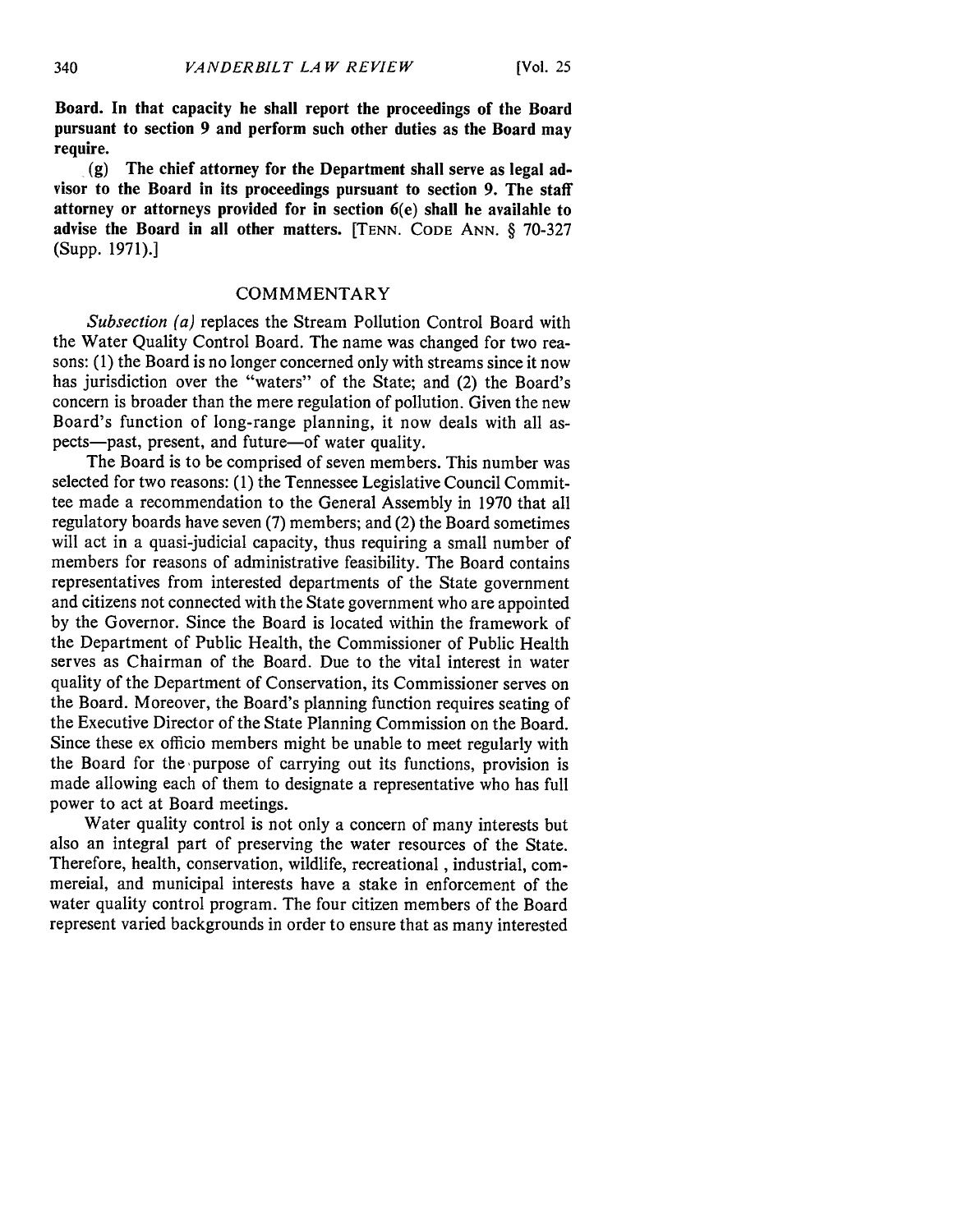groups as possible are represented in the policy-making and enforcement of water quality control in Tennessee.

The provision requiring the employer of a member of the Board representing either an industrial or a municipal interest to be in compliance with the Act at the time of the employee's appointment is original. It was felt that a more vigorous enforcement effort would be made if those members of the Board employed by dischargers into the waters of the State came from municipalities or industries that had made the effort to come within the provisions of the Act. The determination of compliance by the industry or municipality is made by the Commissioner.

*Subsection (d)* is a conflict of interest provision that attempts to ensure that determinations of the Board concerning enforcement are made in an unbiased manner. This provision applies to Board members when they are exercising their quasi-judicial function by deciding cases that have been appealed from actions of the Commissioner, but does not apply to Board determinations concerning policy-making, since it is recognized that the Board's policy decisions necessarily must affect the interests represented by the members. In the event that a policy decision of the Board concerns only one industry or municipality and there is a member on the Board who is employed by that particular industry, however, this provision would apply to him, and he would not be permitted to participate in the decision.

*Subsection (g)* delineates the functions of the attorneys assigned to the Board. The staff attorney or attorneys will appear before the Board as prosecutors in the enforcement of this Act. For this reason, the attorney or attorneys should not advise or assist the Board with respect to the building of a trial record in the hearings. The Board should have unbiased advice with respect to the legal decisions it will make during the course of a hearing. For that purpose, therefore, the Department's chief attorney will advise the Board. On all other legal questions, however, the attorney or attorneys assigned to the Division should be available to advise the Board.

**SECTION 5. DUTIES AND AUTHORITY OF THE BOARD. The Board shall have and exercise the following powers, duties, and responsibilities:**

**(a) To establish and adopt standards of quality for all waters of the State. The General Assembly recognizes that due to various factors, no single standard of quality and purity is applicable to all waters of the** State or to differeut segments of the same waters. The Board sball clas**sify all waters of the State and adopt water quality standards pursuant**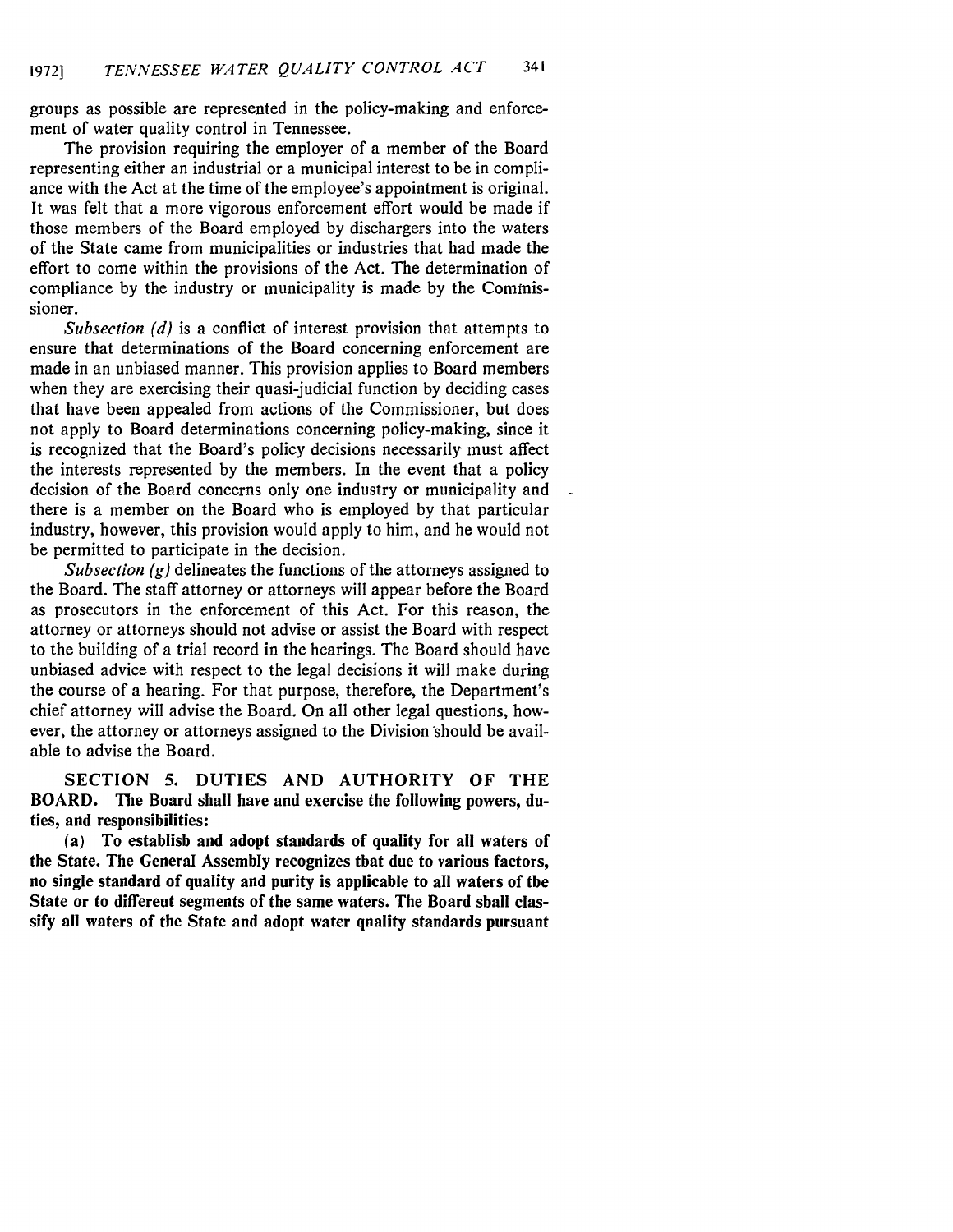to such classifications. Such classifications shall **be** made in accordance with the Declaration of Policy and Purpose in section 2. In preparing the classification of waters and the standards of quality mentioned above, the Board shall give consideration to: the size, depth, surface area covered, volume, direction, and rate of flow, stream gradient, and temperature of the water; the character of the land bordering, overlying, or underlying the waters of the State and its particular suitability for particular uses, with a view to conserving the value of said land, encouraging the most appropriate use of the same for economic, residential, agricultural, industrial, recreational, and conservation purposes; the past, present, and potential uses of the waters for transportation, domestic and industrial consumption, recreation, fishing and fish culture, fire prevention, the disposal of sewage, industrial and other wastes, and other possible uses. The State Water Quality Plan provided for in section 5(e) shall contain standards of quality and purity for each of the various classes of water in accordance with the best interests of the public. In preparing such standards, the Board shall give due consideration to all physical, chemical, biological, bacteriological, or radiological properties that may be necessary for preserving the quality and purity of the waters of the State. The Board may amend and revise such standards and classifications, including revisions to improve and npgrade the quality of water. [Comparative legislation: SUGGESTED STATE ACT  $\S$  4(g).]

**(b)** To adopt, modify, repeal, promulgate after due notice, and enforce rules and regulations which the Board deems necessary for the proper administration of this Act the prevention, control, and abatement of pollution, or the modification of classifications and the upgrading of the standards of quality in accordance with section 5(a).

(c) To adopt, modify, repeal, and promulgate after due notice, all necessary rules and regulations for the purpose of controlling the discharge of sewage, other wastes, and other snhstances from any boats.

(d) Prior to classifying or reclassifying waters of the State, or adopting, amending, or revising standards of quality for waters of the State, or promulgating, adopting, modifying, or repealing rules and regulations, the Board shall conduct, or cause to he conducted, public hearings in connection therewith. Notice of any public hearing shall be given not less than thirty (30) days before the date of such hearing and shall state the date, time, and place of hearing, and the subject of the hearing. Any such notice shall be published at least once in one newspaper of general circulation circulated within the area of the State in which the water affected is located. Any person who desires to be heard relative to water quality matters at any such public hearing shall give notice thereof in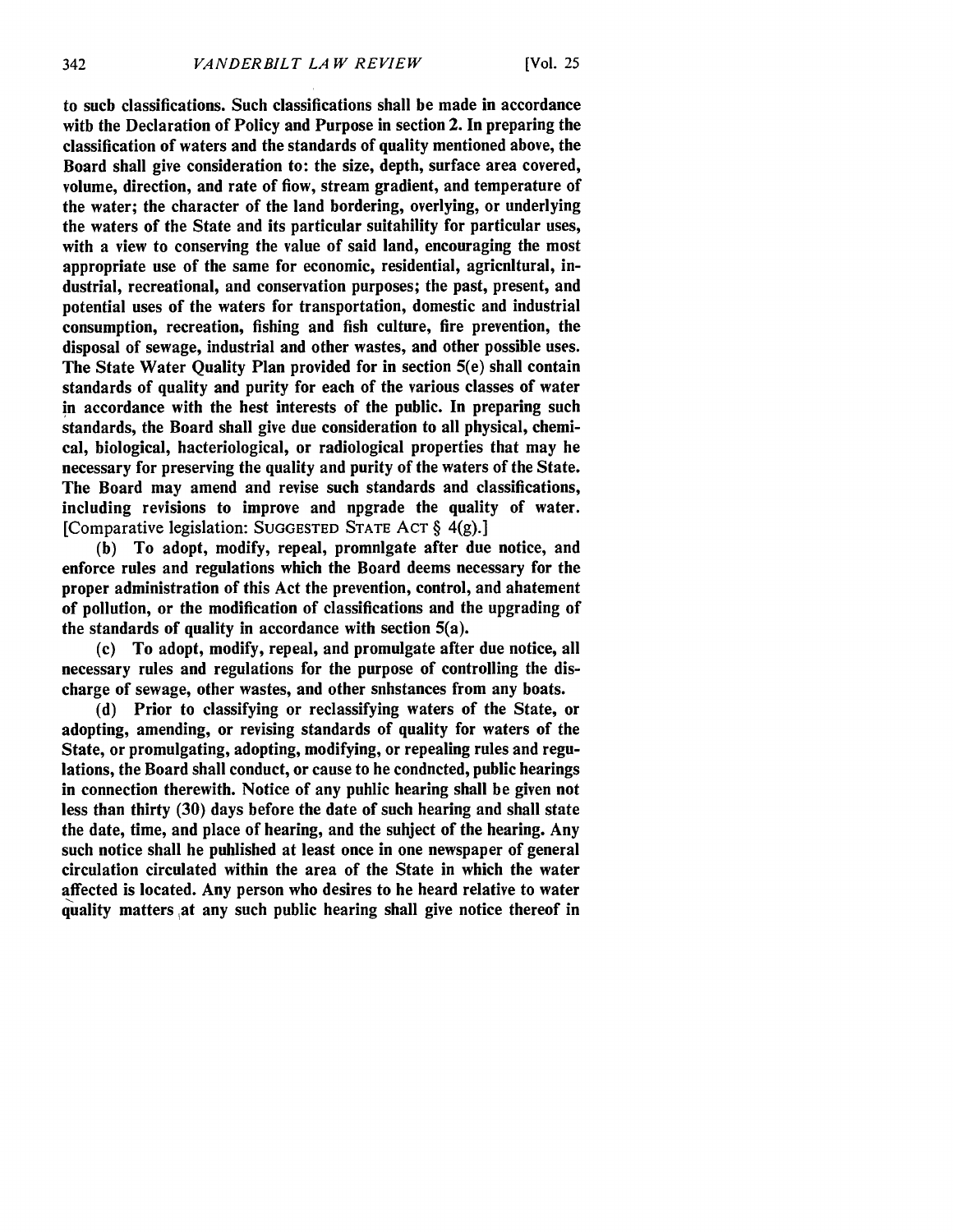writing to the Board on or before the first date set for the hearing. The Board is authorized to set reasonable time limits for the oral presentation of views **by** any person at any such public hearing.

(e) To proceed without delay to formulate and adopt a State Water Quality Plan which shall consist of the following: water quality standards as outlined in section  $5(a)$ ; water quality objectives for planning and operation of water resource development projects for quality control activities and for the improvement of existing water quality; other principles and guidelines deemed essential hy the Board for water quality control; and a program of implementation for those waters which do not presently meet estahlished water quality standards. The State Water Quality Plan shall be reviewed at least biennially and may be revised. During the process of formulating or revising the State Water Qnality Plan the Board shall consult with and carefully evaluate the recommendations of concerned federal, state, and local agencies.

**(f)** To hear appeals from orders or permits issued **by** the Commissioner; to affirm, modify, or revoke such orders or permits of the Commissioner; to issue uotices of such appeals and subpoenas requiring attendance of witnesses and the production of evidence; to administer oaths; and to take such testimony as the Board deems necessary. Any of these powers may be exercised on behalf of the Board **by** any member or members thereof appointed **by** the Chairman, or **by** a hearing officer designated **by** him.

**(g)** To require the Technical Secretary to carry out surveys, research, and investigations into all aspects of water use and water quality. [TENN. CODE ANN. § 70-328 (Supp. 1971).]<sup>16</sup>

SECTION 6. DUTIES AND AUTHORITY OF THE COM-MISSIONER. In addition to any power, duty, or responsibility given to the Commissioner under this Act, the Commissioner shall have the following powers, duties, and responsibilities:

(a) To exercise general supervision and control over the quality of all State waters, to administer and enforce all laws relating to pollution of such waters, and to administer and enforce this Act and all standards, policies, rules, and regulations promulgated thereunder.

**(b)** To administer oaths, issue subpoenas and compel the attendance of witnesses and production of necessary data for all purposes of this Act.

(c) To bring suit in the name of the Department for any violation of the provisions of this Act, seeking any remedy therein provided and any

The commentary for section 5 has been incorporated with the commentary for section 6. The combined commentary appears following section 6.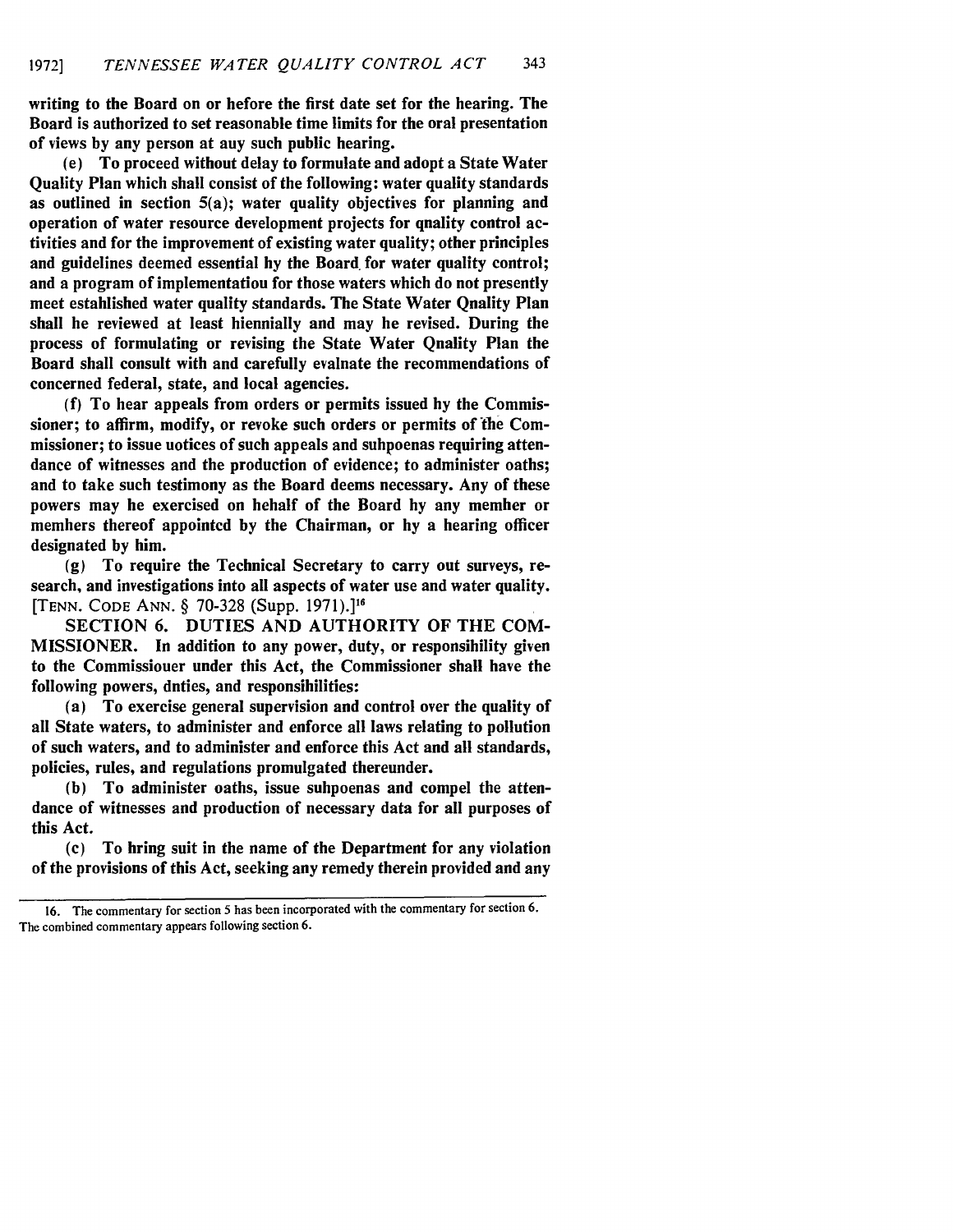other statutory or common law remedy available for the control, prevention, and abatement of pollution. [Comparative legislation: **N.J. STAT. ANN.** § **IA-27** (1964); N.Y. **PUB.** HEALTH LAW § 1210(3)(c) (McKinney Supp. **1970);** ORE. REV. **STAT.** § 449.097(6) **(1970);** R.I. **GEN.** LAWS ANN. § 46-12-17 (Supp. **1970).]**

**(d)** To proceed against, as provided in this Act, any owner or operator of any boat, located or operated on the waters of the State, that discharges or causes to be discharged any sewage, other wastes, or other substances into such waters in violation of this Act or any rules or regulations promulgated thereunder.

(e) To employ, with the approval of the Attorney General, one or more staff attorneys to be assigned to the Division of Water Quality Control, in order to bring about aud maintaiu an effective admiuistration aud enforcement of this Act.

**(f)** To make inspections and investigations, carry on research, or take such other action as may be necessary to carry out the provisions of this Act.

**(g)** To enter or authorize his agents to enter at all reasonable times upon any property other than dwelling places for the purpose of conducting investigations and studies or enforcing any of the provisions of this Act.

(h) To advise, consult, cooperate, and contract with the various agencies of the Federal Government and with state and local administrative and governmental agencies, colleges and universities or with any other persons. In furtherance of this Act the Commissioner may require any state or local agency to investigate and report on any matters involved in water quality coutrol; provided that the burden, including costs, of such reports shall bear a reasonable relationship to the need for the reports and the benefits to be obtained therefrom. In addition, the Department shall have authority, subject to approval **by** the Governor, to enter into agreements with other states and the United States relative to prevention and control of pollution in interstate waters. This authority shall not be deemed to extend to the modification of any agreement with the State concluded **by** direct legislative act, but unless otherwise expressly provided, the Department shall be the ageucy for the administration and enforcement of any such legislative agreement.

(i) To apply for, accept, administer, and utilize loans and grants from the Federal Government, State Government, and from any other sources, public or private, for prevention, abatement, and control of pollution of the waters of the State. The Department shall he the water quality control agency for the State for the purposes of any federal water pollution control act.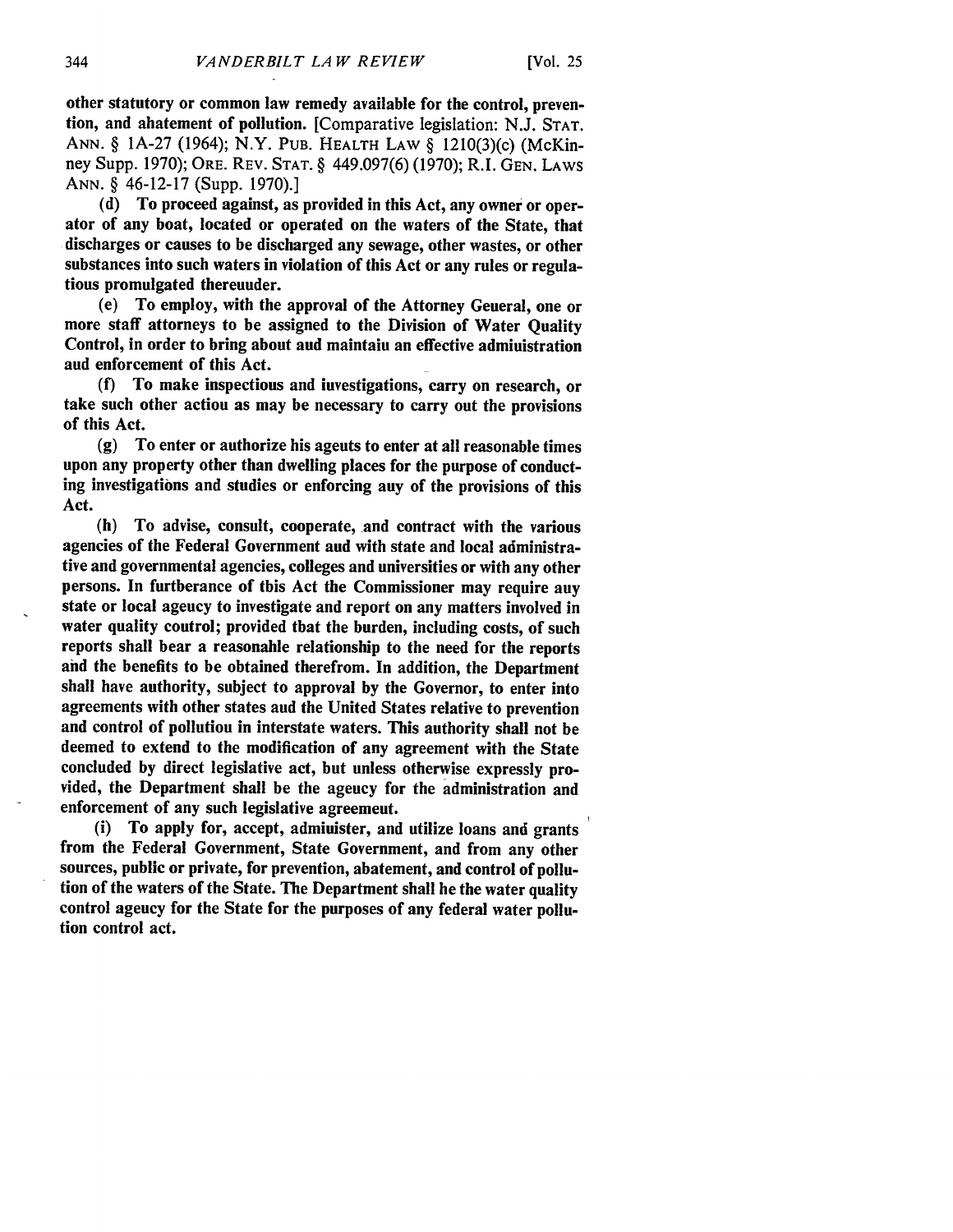**(j)** To prepare, publish, and issue such printed pamphlets and bulletins as the Department deems necessary for the dissemination of information to the public concerning its activities.

**(k)** To require the submission of such plans, specifications, and other information as deemed necessary to carry out the provisions of this Act or to carry out the rules and regulations adopted pursuant to these sections.

**(I)** To be the administrative agent for the Board to carry out the provisions of this Act.

**(m)** To make an annual report to the Governor and the General Assembly on the status of water quality, including a description of the plan, regulations in effect, and other pertinent information, together with any recommendations he may care to make.

(n) To delegate to the Director of the Division of Water Quality Control any of the powers, duties, and responsibilities of the Commissioner nnder this Act except the Commissioner's powers, duties, and responsibility as Chairman of the Board. **[TENN. CODE ANN.** § 70-329 (Supp. **1971).]**

#### COMMENTARY

#### **I.** THE BOARD

It is essential to the success of this Act that one agency exercise responsibility for the planning and coordination of a statewide pollution control program. In the past, regulatory agencies often have failed to recognize the necessity of long-range planning. Nearly all water pollution statutes empower the control agencies to engage in planning, but too often the agencies have concentrated on day-to-day administration and neglected their planning function.<sup>17</sup> Section 5(e) of the Act requires the Board to exercise its planning responsibilities.

The central focus of the Board's planning effort is the requirement that it formulate a comprehensive water quality plan. The plan must be reviewed once every two years to provide for changing water patterns reflected **by** the operation of the permit system, since both the quality of water available and its distribution pattern affect the quantity and quality of wastes that can be discharged into the receiving waters.<sup>18</sup> One

**<sup>17.</sup>** Hines, *Nor Any Drop to Drink: Public Regulation of Water Quality, Part 1: State Pollution Control Programs,* **52** IOWA L. REv. **186, 233 (1966).**

**<sup>18.</sup>** Bower, *Some Physical, Technological, and Economic Characteristics of Water and Water Resources Systems: Implications for Administration,* **3 NATURAL** RESOURCES **J. 215, 219 (1963).**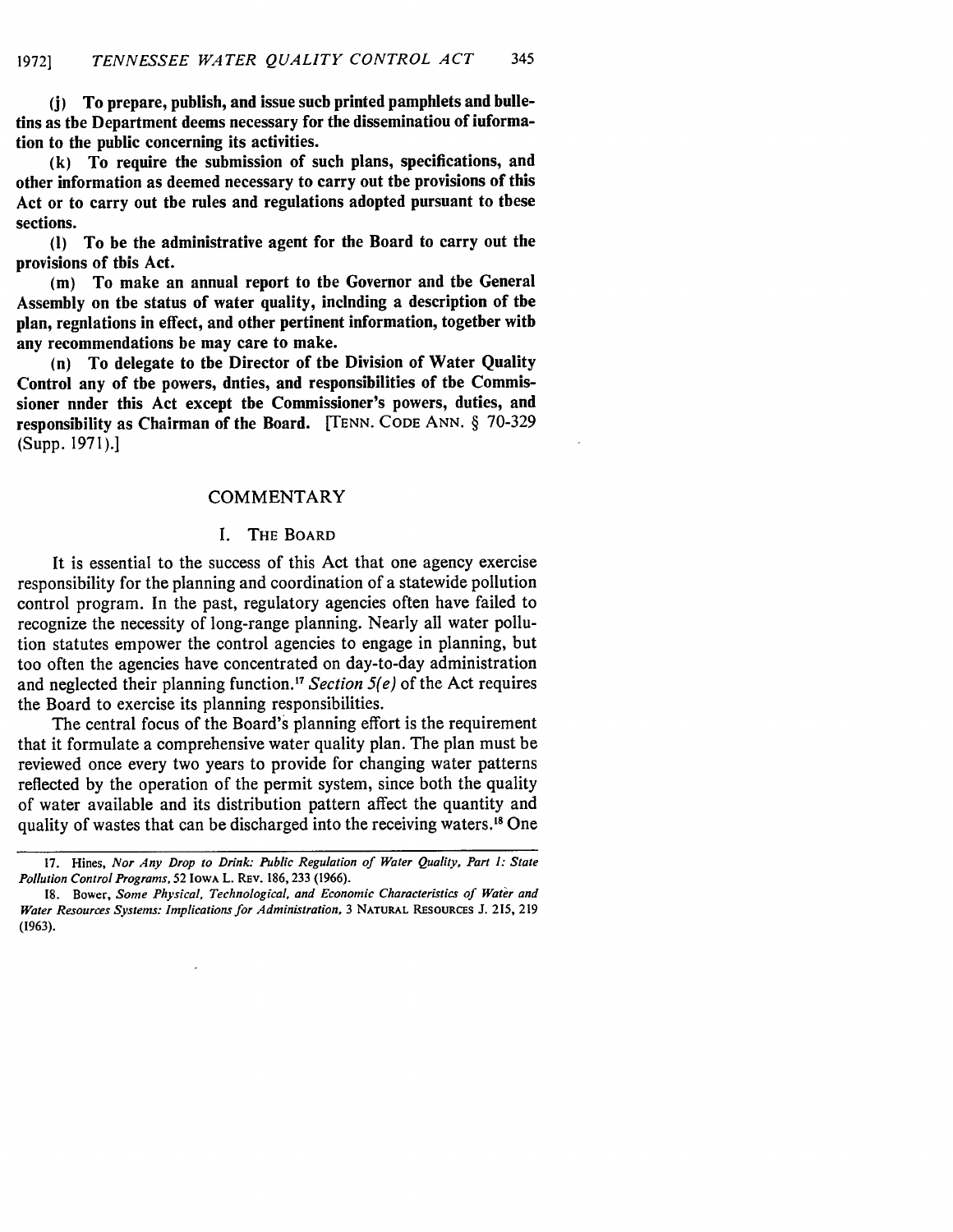of the primary benefits of establishing a water quality plan is that it forces the agency to formulate concrete proposals for administrative action immediately, rather than waiting until the water pollution situation becomes intolerable.

Not only should the Board utilize its own knowledge and expertise in making inquiries and judgments concerning the plan, but it also should seek the advice of other informed federal, state, and local agencies. One important aspect of sound planning is affirmative action to coordinate the pollution control efforts of agencies with common interests. State laws usually authorize participation in cooperative programs, but local agencies seldom take the initiative to seek out areas of mutual interest with other groups.<sup>19</sup> This section requires such action.

The main feature of the water quality plan is the establishment of water quality standards. Establishment of these standards for interstate waters is required by federal law,<sup>20</sup> but *section*  $5(a)$  requires such standards to be adopted for all waters of the State. The standards assist in water quality control<sup>21</sup> by fleshing out the legislature's policies concerning the type of water quality impairment that needs to be abated. Quality standards are a form of pollution gauge; they facilitate enforcement and, yet, are basically preventive in character.

The Board may revise the established standards at any time, including revisions to improve and upgrade the quality of water. Opponents of water quality standards have argued that once such standards are adopted, they will create vested rights which cannot be impaired by later alteration of the standards. According to this view, once the State has formulated a set of standards and persons have materially changed their position in reliance on the standards, a later change of standards might amount to an unconstitutional taking of property unless just compensa-

21. **SUGGESTED STATE ACT** § **4(g); SENATE COMM. ON PUBLIC WORKS, A STUDY OF** POLLUTION-WATER, 88th Cong., 1st Sess. 79 (1963); McKEE **&** WOLF, WATER **QUALITY** CRITERIA 30 (Cal. State Water Quality Control Bd. Pub. No. 3-A, 2d ed. 1963). For a discussion of the pros and cons of a "stream classification" system as opposed to a "case-to-case" approach see Gindler, *Water Pollution and Quality Controls,* in 3 WATERS **AND** WATER RIGHTS 241-42 (R. Clark **ed. 1967).**

<sup>19.</sup> Hines, *supra* note 17, at 233-34.

<sup>20.</sup> Federal Water Pollution Control Act (FWPCA), ch. **758,** 62 Stat. **1155** (1948), *as amended,* 33 U.S.C. §§ 1151-60, 1171-75 (1970). The FWPCA has been amended 4 times: Water Pollution Control Act Amendments of July 9, 1956, ch. **518,** 70 stat. 498; Federal Water Pollution Control Act'Amendments of July 20, 1961, Pub. L. No. 87-88, 75 Stat. 204; Water Quality Act of Oct. 2, 1965, Pub. **L' N6.** 89-234, 79 Stat. 903; Clean Waters Restoration Act of Nov. **3,** 1966, Pub. L. No. **89-753,** 80 Stat. 1246. Section 10(c) provides for establishment and enforcement of water quality standards.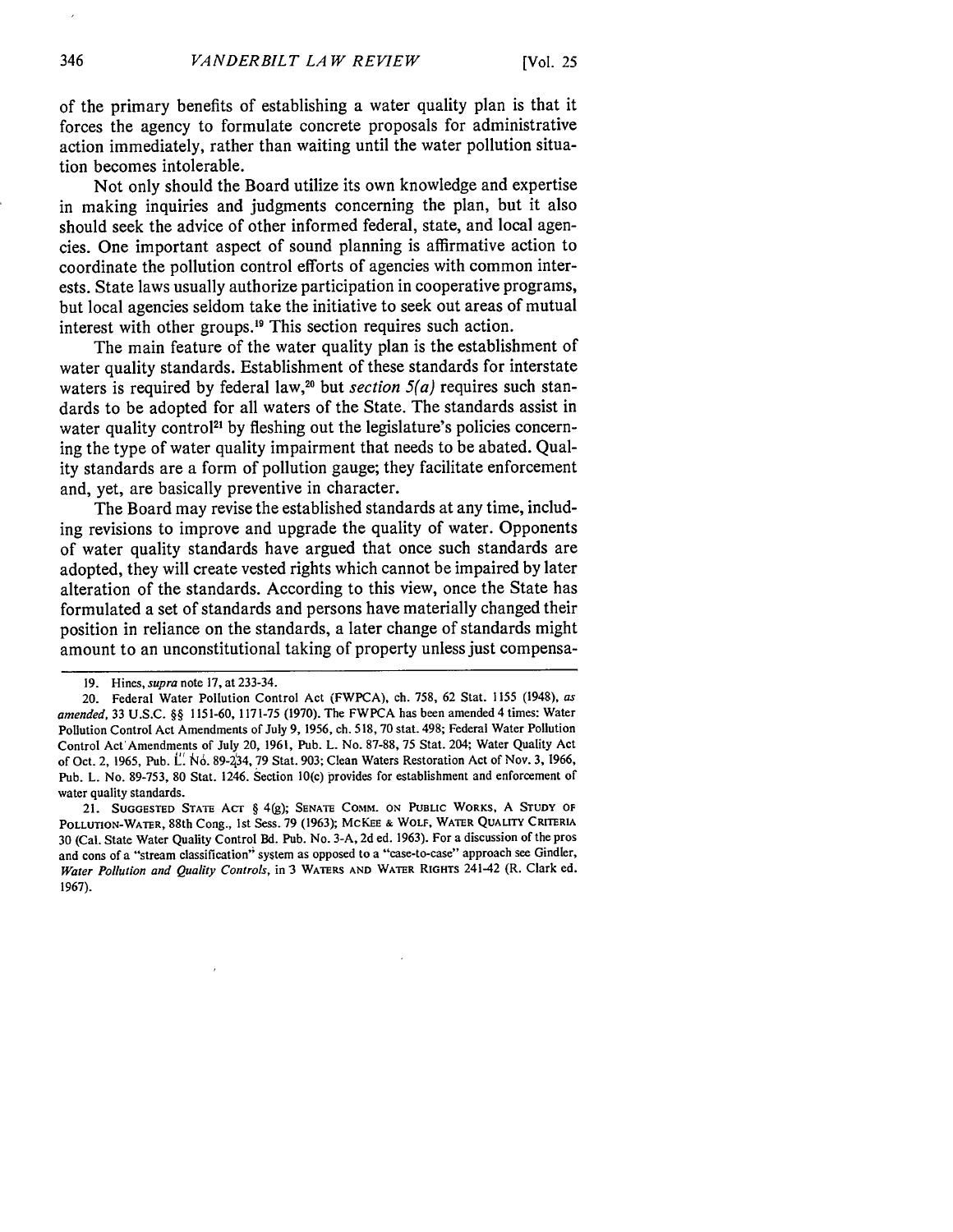tion is provided. 22 Indeed, the existence of substantial injury to persons who have reasonably relied on a set of standards would be significant in determining the reasonableness of the standards as a means of accomplishing desired goals.

This argument has a number of weaknesses. First, if the purpose of the standards has sufficient social importance to outweigh the interests of the individuals being injured, the standards may be upheld as reasonable.<sup>23</sup> Since water pollution is a matter of great public concern, this fact should be of considerable importance. Secondly, it is difficult to believe that anyone could successfully claim detrimental reliance on a water quality standard, since changes will seldom be drastic or unexpected. Inherent in the concept of water quality standards is the belief that persons can adapt to changing requirements.

Another element of the water quality plan required by *section 5(e)* is the establishment of water quality objectives by the Board. Because this element is part of the required plan, it is a mandatory directive for water quality improvement rather than a mere planning objective.

Along with its policy-making function, the other major duty of the Board under *section* 5(f) is to hear appeals from orders issued by the Commissioner. The appeals may be heard by a quorum of the Board, a single member designated by the Board, or a hearing officer.

#### **1I.** THE COMMISSIONER

Whereas the Board is responsible for planning and policymaking, *section 6(a)* places the Commissioner of Public Health in charge of enforcement of the Act. As a result of this arrangement, the Commissioner now has powers, duties, and responsibilities that formerly were vested in the Board. For example, the Commissioner, not the Board, is responsible for assisting and coordinating with other agencies in preventing and abating water pollution in the State. The Commissioner is empowered to enforce any State law that deals with pollution of the State's waters. Many other administrative responsibilities also are given to the Commissioner by *section 6)(b),* such as administering oaths and issuing subpoenas.

One of the important responsibilities given to the Commissioner by *section 6(c)* of the Act is the authority to bring suit in the name of the

<sup>22.</sup> *See* Pennsylvania Coal Co. v. Mahon, 260 U.S. 393, 413-16 (1922); Dunham, Griggs *v.* Allegheny County *in Perspective: Thirty Years of Supreme Court Expropriation Law,* 1962 **SuP.** CT. REv. 63, **65-7** 1.

<sup>23.</sup> *Cf.* Williamson v. Lee Optical, Inc., 348 **U.S.** 483 **(1955).**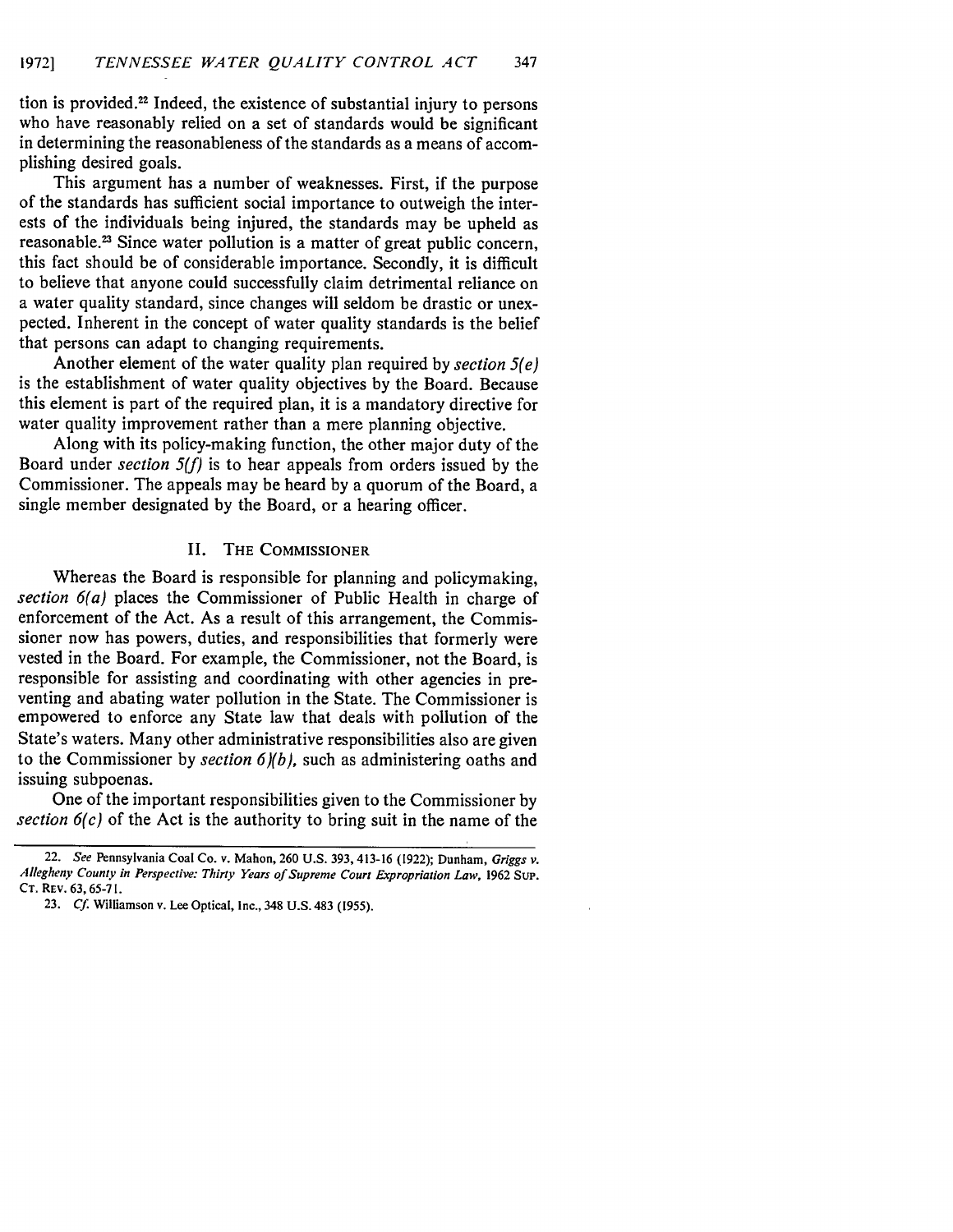Department, which is authorized under *section 6(e)* to maintain a legal staff to prosecute violators. Suits no longer have to be brought by the Attorney General's office. *Section 6(f)* gives the Commissioner authority to gather technical and other information to enforce the Act properly. This section sanctions legal, social, biological, and economic studies, as well as purely geologic, hydrologic, and engineering surveys to ascertain the State's water resources and its problems. *Section 6(g)* also authorizes agents of the Commissioner to enter private property for the purpose of sampling and monitoring effluents from the various industries throughout the State. Without this power, effective enforcement would be virtually impossible.

The Commissioner is expressly empowered to contract and cooperate with government agencies and private persons by *section 6(h).* The Commissioner also can require any State or local agency to conduct reasonable investigations on behalf of the Department. This does not abolish the powers that state, county, and municipal agencies have over the water resources in their jurisdiction. It merely allows the Department to utilize the technical facilities and personnel of these agencies in order to enforce the Act effectively, as long as the cost to the agencies is reasonable.

## III. **THE** DIRECTOR OF THE DIVISION OF **WATER QUALITY** CONTROL

The Director of the Division of Water Quality Control is also the Technical Secretary of the Board. As Technical Secretary, he has the duty to assist the Board in surveys, research, and investigations concerning water quality control authorized by *section 6(f)* of the Act. In his other capacity, the Director heads the Division of Stream Pollution Control, which serves as the Board's administrative staff; and as Director he is directly responsible to the Commissioner. Because the Commissioner is unable to supervise personally all the activity necessary for effective enforcement of the Act, *section*  $6(n)$  allows him to delegate his powers, duties, and responsibilities to the Director, who will actually carry out these functions on a day-to-day basis. Since the Director is an enforcement officer under the Act, however, he is not permitted to assume the Commissioner's duties on the Board. For the same reason, he cannot advise the Board as its Technical Secretary when the Board is engaged in its quasi-judicial function.

SECTION 7. ACTIVITIES REQUIRING PERMITS-TEMPORARY **PERMITS-REVOCATION AND MODIFICA-TION. (a)** Every person who is or is planning to carry on any of the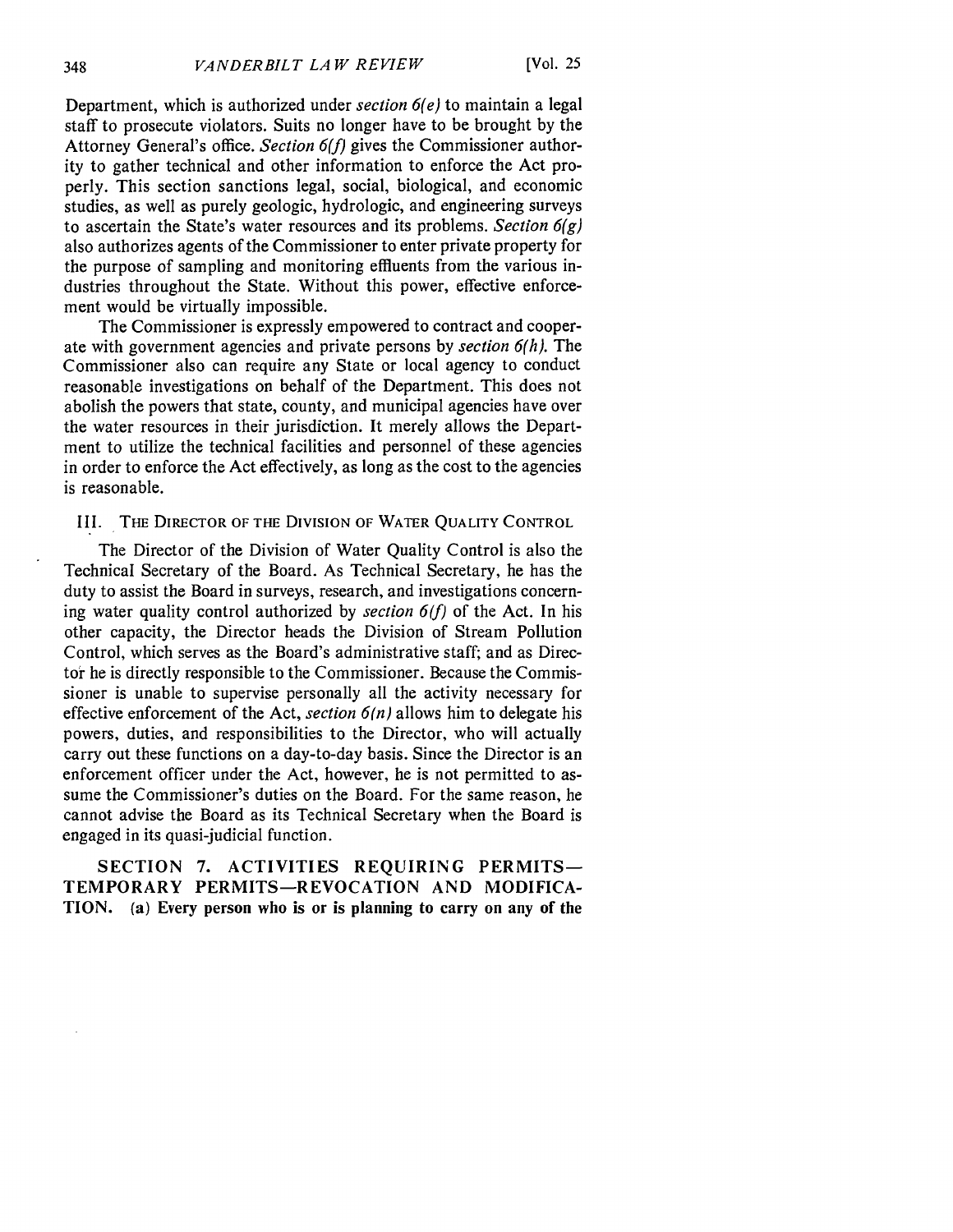activities outlined in subsection **(b)** of this section, other than **by** discharge into a sewerage system, shall file an application for a permit with the Commissioner or, when necessary, for modification of his existing permit.

**(b)** Unless a person holds and operates under the conditions of a valid permit, it shall be unlawful for him to carry on any of the following activities other than **by** discharge into a sewerage system:

**(I)** The alteration of the physical, chemical, radiological, biological, or bacteriological properties of any waters of the State;

(2) The construction, installation, modification, or operation of any treatment works or part thereof, or any extention or addition thereto;

**(3)** The increase in volume or strength of any wastes in excess of the permissive discharges specified under any existing permit;

(4) The construction, installation, or operation of any establishment or any extension or modification thereof or addition thereto, the operation of which will or is likely to canse an increase in the discharge of wastes into the waters of the State or would otherwise alter the physical, chemical, radiological, biological, or bacteriological properties of any waters of the State in any manner not already lawfully authorized;

**(5)** The construction or use of any new outlet for the discharge of any wastes into the waters of the State.

(c) Any person operating or planning to operate a sewerage system shall file an application with the Commissioner for a permit or, when necessary, for modification of his existing permit. Unless a person holds a valid permit it shall be unlawful to operate a sewerage system.

**(d)** Nothing in this section shall be construed to require any person discharging into a septic tank connected only to a subsurface drainfield to secure a permit or temporary permit; provided, however, that the exemption provided in this subsection shall not exempt snch person from any other provision of this Act.

(e) The Commissioner shall issue a permit which authorizes a person to make a discharge that will not cause a condition of pollution either **by** itself or in combination with the activities of others. In granting such permits, the Commissioner shall impose such conditions, including effluent standards and conditions and terms of periodic review, as are necessary to accomplish the purposes of this Act, and as are not inconsistent with the regulations promulgated **by** the Board thereunder.

**(f) A** person discharging any substance into the waters of the State on the effective date of this Act [July **1, 1971]** who does not qualify for or has been denied a permit under subsection (e) of this section may apply to the Commissioner for a temporary permit. No such temporary permit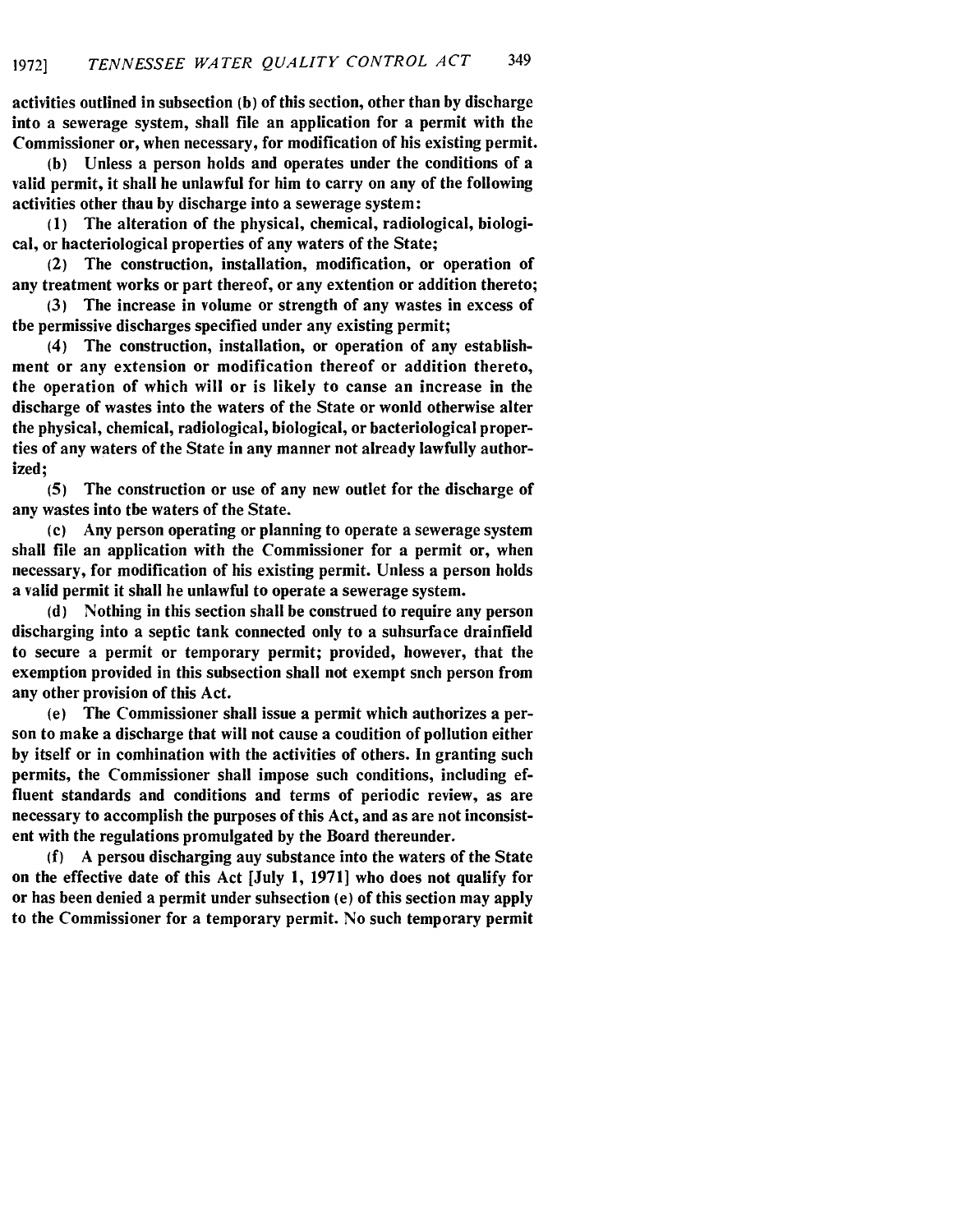shall be granted **by** the Commissioner unless he affirmatively finds all of the following: **.**

**(1)** The proposed discharge does not qualify for a permit under subsection (e) of this section; and

(2) The applicant is constructing, installing, or placing into operation, or has submitted plans and reasonable schedules for the construction, installation, or operation of an approved pollution abatement facility or alternate waste disposal system which will qualify the applicant for a permit under subsection (e) of this section, or that the applicant has a waste for which no feasible and acceptable method of treatment or disposal is known or recognized but he is making a bona fide effort through research and other means to discover and implement such a method; and

**(3)** The denial of a temporary permit would work an extreme hardship upon the applicant; and

(4) The granting of a temporary permit will result in substantial puhlic benefit; aud

**(5)** The discharge will not be unreasonably destructive to the quality of the receiving waters.

**A** temporary permit shall be reviewable annually or within such a lesser period of time as the Commissioner may specify in the temporary permit, and it shall not be renewed or extended unless it is affirmatively shown that all of the requirements for the initial issuance of the temporary permit are still being met **by** the holder thereof. [Comparative legislation: ALA. CODE tit. 22, § 140(9)(j) (Supp. 1969); 1971 Fla. Laws ch. 71-203, § 2; N.C. LAWS § 143-215.1(c)(2) (Supp. 1971); 1971 Tex. Laws ch. 58; VT. STAT. ANN. tit. 10, § 912a (Supp. 1971); W. VA. CODE ANN. § 20-5A-7(c) (1970).]

(g) The Commissioner may revoke or modify any permit or temporary permit issued under subsections (e) or (f) of this section if the holder of the permit is found to be in violation of any provision of this Act, if the permit provides for periodic review and modification, or if the holder of the permit fails to operate an existing facility as specified in the plan approved in his permit. Nothing in this section shall be construed to limit or circumscribe the authority of the Commissioner to issue emergency orders as specified in section 8 of this Act.

No permit or temporary permit under subsections (e) or (f) of this section for any new outlet or for the construction of a new waste treatment system or for the modification or extension of an existing waste treatment system shall be issued by the Commissioner until the plans have first been submitted to and approved by him. No such approval shall be construed as creating a presumption of correct operation nor as warrant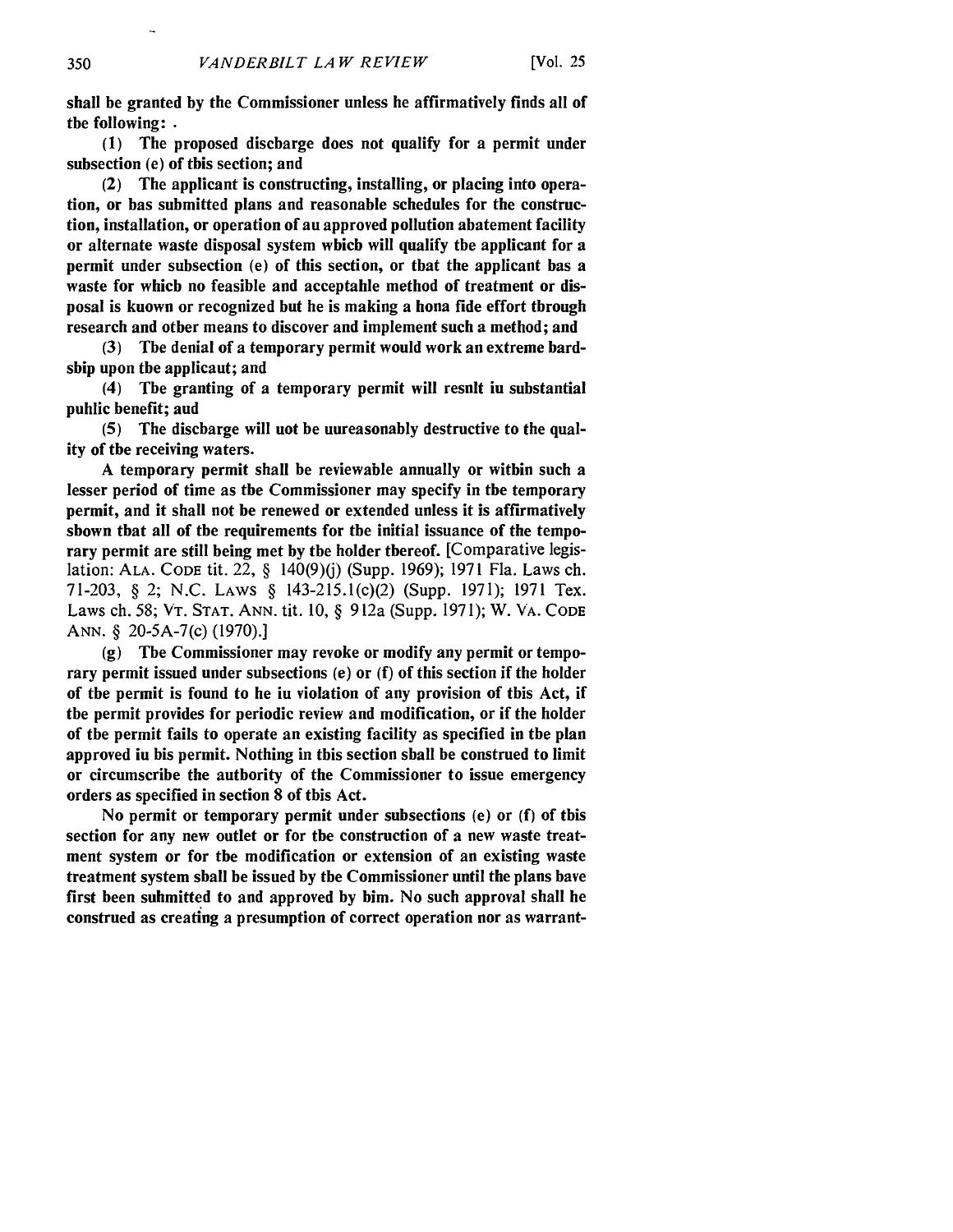**ing by the Commissioner that the approved facilities will reach the designed goals.**

**(h) Any person who is denied a permit, or who disagrees with the conditions imposed in his permit, or who has his permit revoked or modified shall be given an opportunity for a fair hearing as provided in section 9 in connection therewith upon written petition to the Commissioner within ten (10) days after receipt of notice from the Commissioner of such denial, revocation, or modification. On the basis of such hearing the Board shall affirm, modify, or revoke the Commissioner's previous determination.** [TENN. **CODE ANN.** § **70-330 (Supp. 1971). Comparative leg**islation: **SUGGESTED STATE ACT** § *5.]*

#### COMMENTARY

The permit system established under this section is the foundation for the regulatory provisions of the statute and is potentially one of the most effective techniques for control of water pollution. Under the permit system, any alteration of water quality is prohibited except as permitted by the Commissioner under regulations promulgated by the Board. By means of the permit system, the Commissioner can either prohibit discharges altogether or condition their approval on treatment adequate to protect legitimate water uses.

The overall philosophy behind the permit system is twofold: **(1)** to provide a system of monitoring alterations of water quality regardless of whether those alternations cause a condition of pollution; and (2) to enhance the system of enforcement. *Subsection (a)* requires every person who plans to do or is doing any of the activities in *subsection (b)* to apply for a permit from the Commissioner. A person who discharges into a sewerage system is exempt from the permit requirement because the system itself is subject to this regulation.

*Subsection (b)(1)* is intended to provide an omnibus clause making it unlawful for any person, other than a person discharging into a sewerage system, to alter in any manner the properties of the waters of the State without securing either a permit or a temporary permit. The alteration may result from operations such as dredging, which affects the turbidity of the waters, as well as from discharges into the waters of the State.

*Subsections (b)(2)-(5), collectively, are intended to encompass all* phases of treatment and discharge of substances into the waters of the State-the initial construction of treatment works; any subsequent modification of those treatment works; and any increase in a discharge al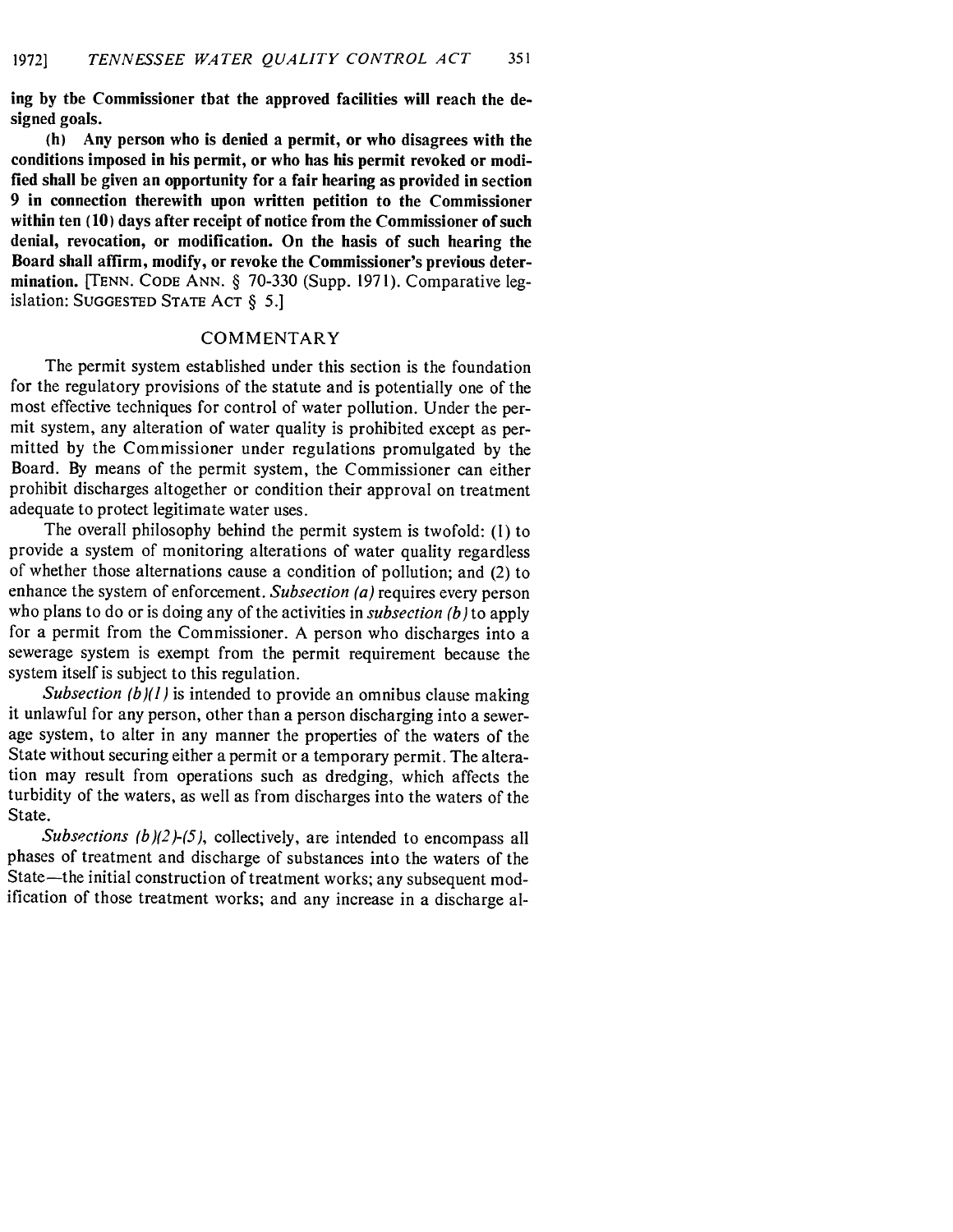ready permitted under an existing permit, including the addition of outlets.

*Subsection (c)* makes it clear that the operator of a sewerage system, including municipalities, must apply for a permit to operate the system. This subsection complements *subsections (a)* and *(b),* which exclude a person discharging into a sewerage system. The concept of exempting those discharging into a sewerage system was directed at not requiring these persons to secure a permit. Instead, the Act requires the operator of the sewerage system to secure the permit and, consequently, controls the aggregate discharge at the system level.

*Subsection (d)* is intended to exempt from the permit provisions of this Act a person who discharges into a septic tank connected only to a subsurface drainfield. If the septic tank is connected to an outfall that discharges into any of the waters of the State, however, the operator must secure a permit. Likewise, should the septic tank malfunction and result in a condition of pollution, the operator thereof will be subject to other provisions of the Act, including the order and penalty provisions, although he was not originally required to secure a permit.

While many states employ a unitary permit system under which the permittee is allowed to pollute within prescribed conditions, *subsections (e)* and *(f)* institute a dual permit system using the permit and temporary permit concept. *Subsection (e)* directs the Commissioner to issue a permit for any discharge that will not result in a condition of pollution as defined in section  $3(11)$ . The first sentence makes it clear that the discharge by itself need not cause a condition of pollution. This allows the Commissioner to allocate the waste assimilative capacity among several persons discharging along the same watercourse. The last sentence allows the Commissioner to require the permit holder to conform to certain conditions imposed in the permit. These conditions may be, but are not limited to, requirements for periodic permit review and adherence to effluent standards. *Subsection (f)* is the provision for temporary permits. 24 The intent is to draw a sharp distinction between those activities that are permitted because they do not cause a condition of pollution and those activities that are permitted temporarily and out of extreme necessity even though they cause a condition of pollution. The former are regulated under *subsection (e)* and the latter under *subsection (f). Subsection (f)* prohibits the Commissioner from issuing a temporary permit unless he affirmatively finds that each of the five outlined require-

<sup>24.</sup> Subsection **(f)** is derived almost **in** its entirety from **VT. STAT. ANN. tit. 10,** § 912a (Supp. **1971).**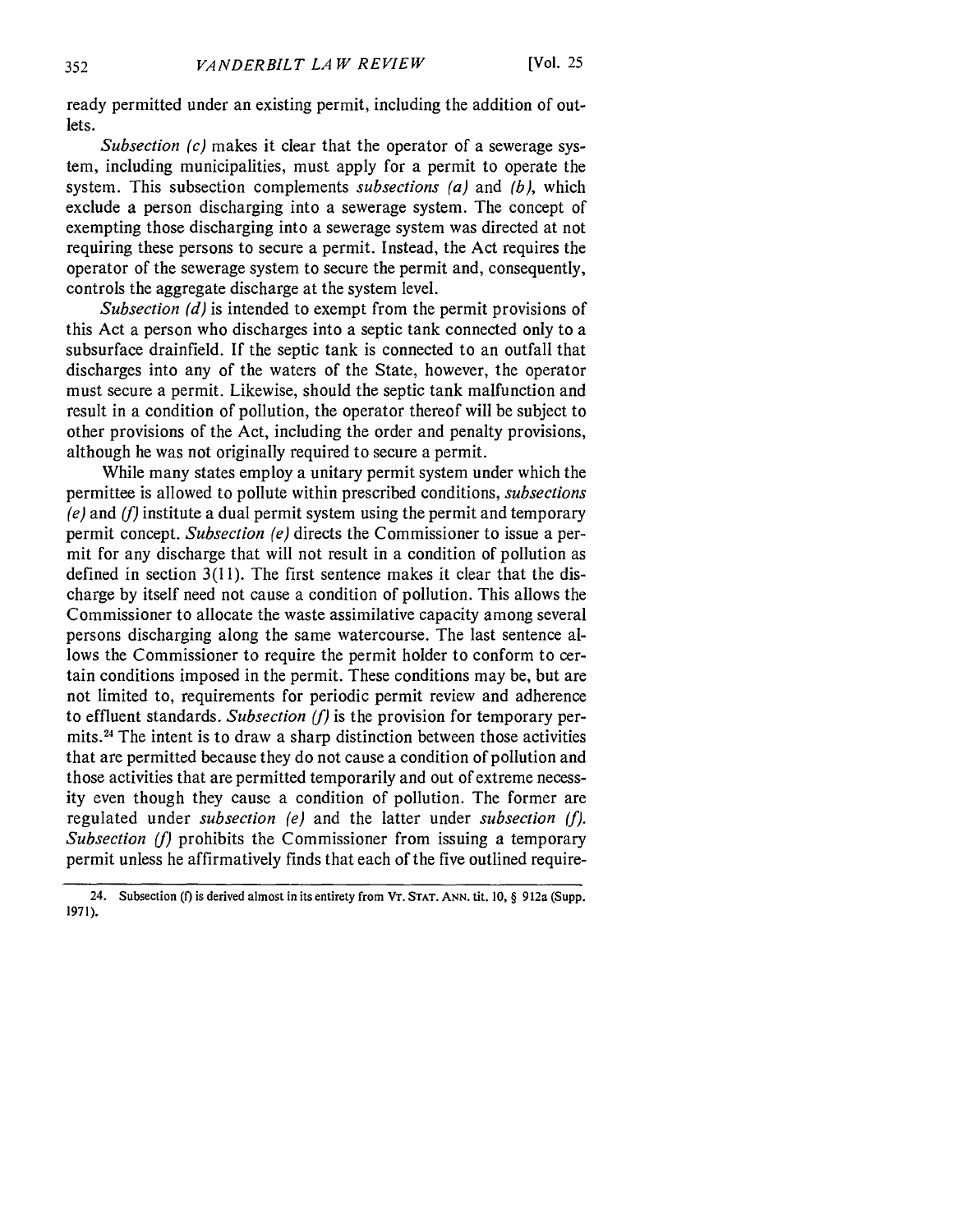ments is met. It is intended that the discharger must demonstrate affirmatively each and every proposition before a temporary permit may be granted. The last sentence of the subsection provides for annual review of the temporary permit. At each annual review, the discharger must prove affirmatively that he is still meeting the requirements for initial issuance.

*Subsection (g)* grants the Commissioner authority to revoke or modify any permit or temporary permit issued: **(1)** if the holder is in violation of any provision of the Act; (2) if the permit provides for periodic review, regardless of whether the holder is in violation of the Act; or (3) if the holder of the permit fails to operate an approved facility as specified. This authority is standard in most water quality statutes.<sup>25</sup> The balance of the subsection is original. The second sentence makes it clear that the permit section is not intended to circumscribe in any manner the power of the Commissioner to issue emergency orders as specified in section 8. The third sentence provides for the approval of plans by the Commissioner, but the last sentence dispels any conceivable presumption of correct operation or warranty of designed goals that the discharger might allege results from such approval.

*Subsection (h)* grants the person denied a permit or temporary permit the right to appeal the decision to the Board under the general hearing provisions in section 9.

**SECTION 8.** ORDERS. (a) **Whenever the Commissioner has reason to believe that a violation of any provision of this Act or regulation promulgated thereunder or orders issued pursuant thereto has occurred, is occurring, or is about to occur, the Commissioner may cause a written complaint to be served upon the alleged violator or violators. The complaint shall specify the provision or provisions of this Act or regulation or order alleged to be violated or about to be violated, the facts alleged to constitute a violation thereof, and may order that necessary corrective action be taken within a reasonable time to be prescribed in such order. Any such order shall become final and not subject to review unless the person or persons named therein request by written petition a hearing before the Board, as provided in Section 9, no later than thirty (30) days after the date such order is served; provided, however, that the Board may review such final order on the same grounds upon which a court of the State may review default judgments. [Comparative legislation:** SUGGESTED STATE **ACT** § 7(a).]

<sup>25.</sup> See, e.g., GA. CODE ANN. § 17-510(3) (1971); Mo. ANN. STAT. § 204.030.3 (Supp. 1971).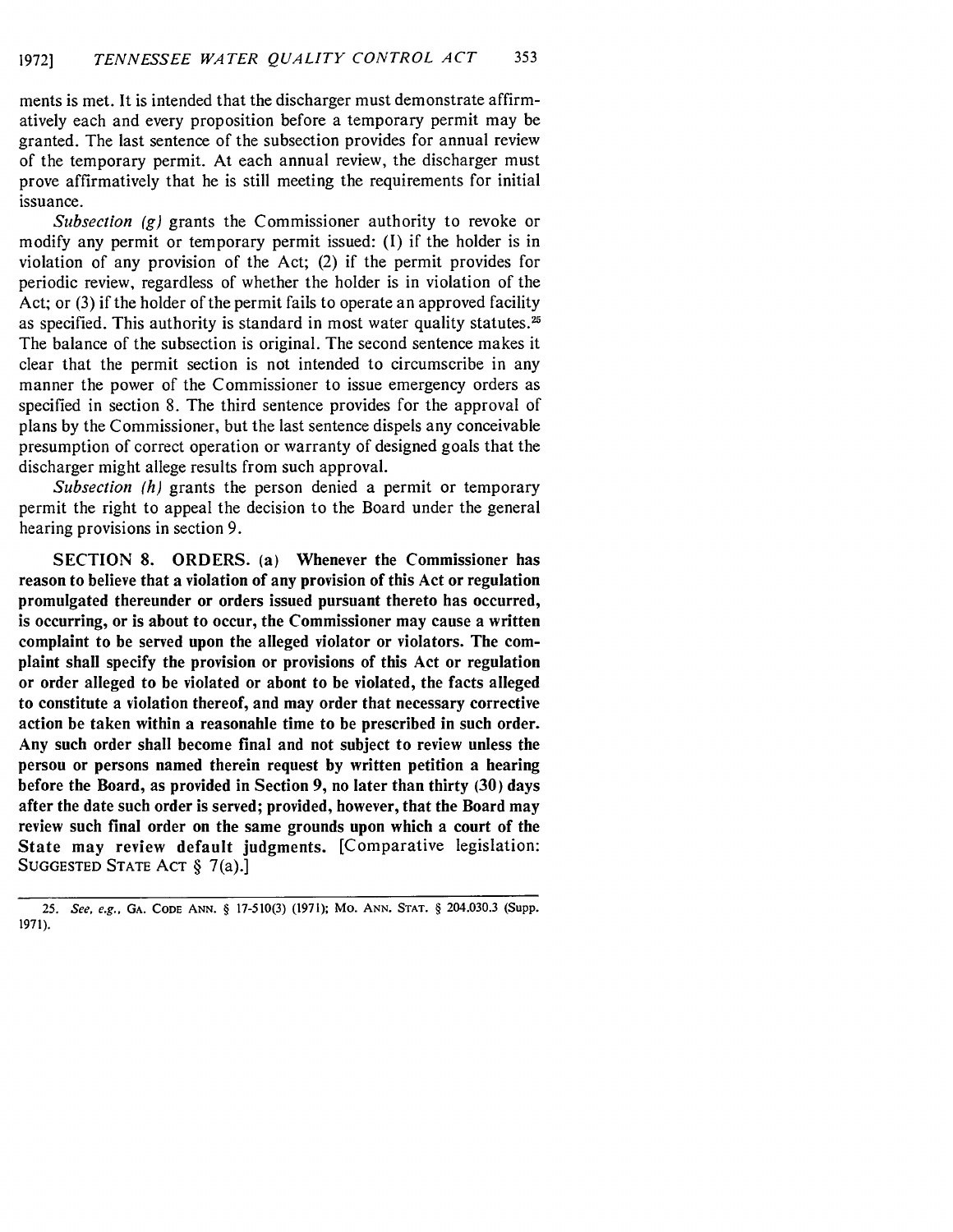**(b) Whenever the Commissioner, with the concurrence of the Governor, finds that an emergency exists requiring immediate action to protect the public health, safety, or welfare, or the health of animals, fish, or aquatic life, or a public water supply, or recreational, commercial, industrial, agricultural, or other reasonable uses, the Commissioner may, without prior notice, issue an order reciting the existence of such an emergency and requiring that such action be taken as the Commissioner deems necessary to meet the emergency. [Comparative legislation:** MINN. STAT. ANN. § 115.05(2) (Supp. **1971);** VA. CODE ANN. § **62.1-** 44.15(8)(b) (Supp. **1971).]**

(c) **Except as otherwise expressly provided, any notice, complaint, order, or other instrument issued by or under authority of this Act may be served on any person affected thereby personally, by the Commissioner or any person designated by him, or such service may be made in like manner as in the case of in personam service in a civil action. Proof of service shall be filed in the office of the Commissioner.** [TENN. **CODE ANN.** § **70-331 (Supp. 1971).]**

#### COMMENTARY

*Subsection (a)* allows the Commissioner a certain degree of flexibility in the issuance of orders. He may merely issue a complaint if he believes that notification would be sufficient to ensure compliance. The Commissioner also is empowered to issue orders that become final and binding unless appealed to the Board within thirty (30) days,<sup>26</sup> but a judgment that becomes final from failure to appeal may be reviewed upon the same grounds as a default judgment.

Under *subsection (b)* the Commissioner may issue an emergency order with the concurrence of the Governor. The emergency order is issued *ex parte* and is not stayed pending appeal to the Board under section 9(h). **A** full Board hearing must be held on the order as soon as possible, but no later than three **(3)** days following the issuance of the order.

Since all actions taken under this Act are in personam, it is believed that service by registered mail is not sufficient to satisfy due process requirements. *Subsection (c)* provides exclusively for personal service either by the Commissioner or his agent, or in like manner as in other civil actions.

## SECTION **9. HEARINGS.** Any hearing or rehearing brought

<sup>26.</sup> **Cf MD. ANN. CODE** art. **96A, §** 28(a)(1) (Supp. **1971).**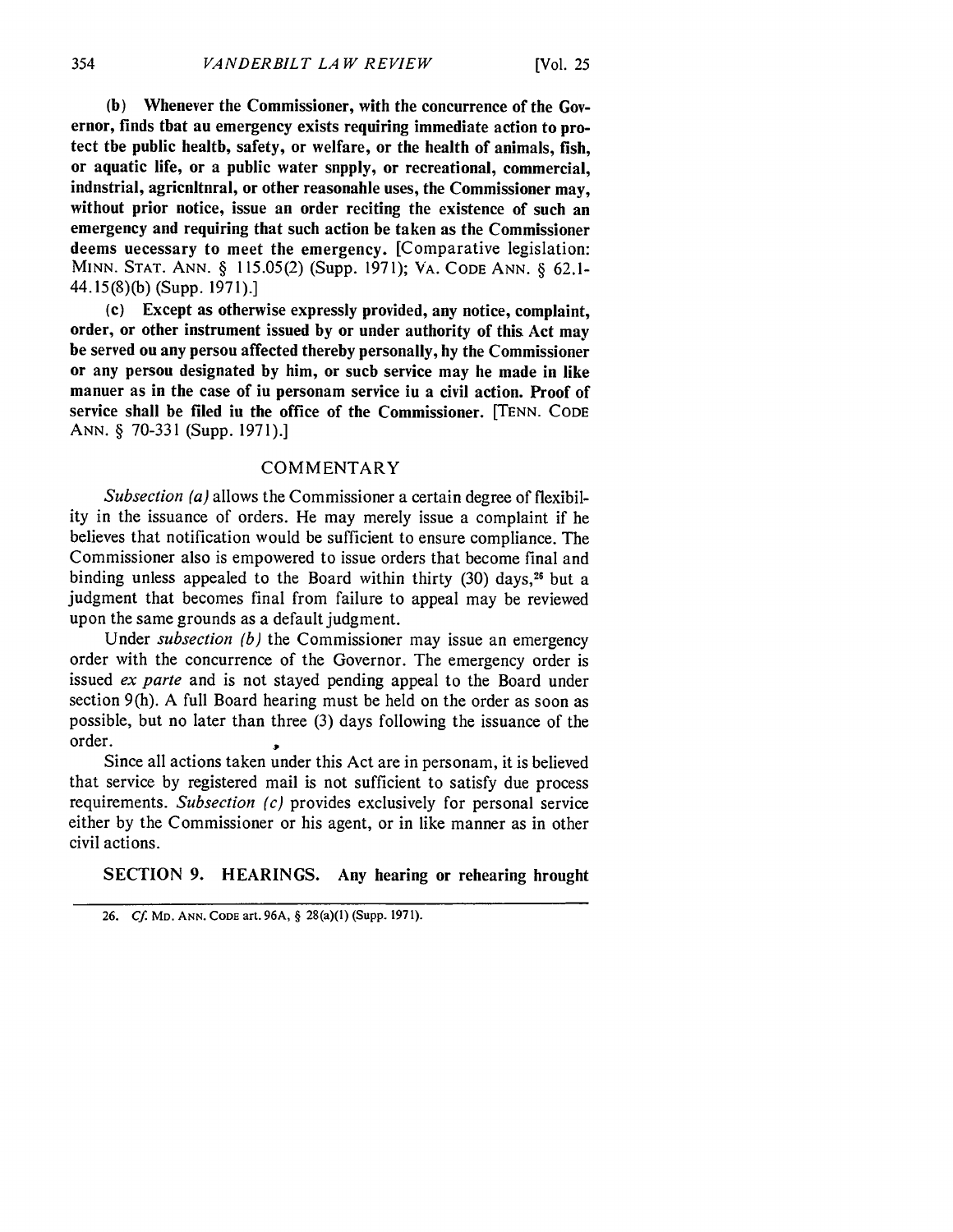before the Board shall be conducted in accordance with the following:

(a) Upon receipt of a written petition from the alleged violator pursuant to this section, the Commissioner shall give the petitioner thirty **(30)** days' written notice of the time and place of the hearing, but in no case shall such hearing be held later than sixty **(60)** days from the receipt of the written petition;

**(b)** The hearing herein provided may be conducted **by** the Board at a regular or special meeting or **by** any member or panel of members of the Board designated **by** the Chairman to act in its behalf, or the Chairman may designate hearing examiners who shall have the power and authority to conduct such hearings in the name of the Board at any place and time within the period established under subsection (a) of this section. In the event the hearing is conducted **by** a person or persons designated **by** the Chairman, the quorum requirements of section 4(c) shall not apply;

**(c) A** verbatim record of the proceedings of such hearings shall be taken and filed with the Board, together with findings of fact and conclusions of law made pursuant to subsection **(f)** of this section. The transcript so recorded shall be made available to the petitioner or any party to a hearing upon payment of a charge set **by** the Commissioner to cover the costs of preparation;

**(d)** In connection with the hearing, the Chairman shall issue subpoenas in response to any reasonable request **by** any party to the hearing requiring the attendance and testimony of witnesses and the production of evidence relevant to any matter involved in the hearing. In the event a hearing is conducted **by** a member or a panel of members designated **by** the Chairman or **by** a designated hearing examiner, the member, chairman of the panel, or hearing examiner shall also issue such subpoenas in response to any reasonable request **by** any party to the hearing. Any member of the Board or the hearing examiner may administer oaths and examine witnesses. Witnesses shall be reimbursed for all travel and other necessary expenses which shall be claimed and paid in accordance with the prevailing travel regulations of the State. In case of contumacy or refusal to obey a notice of hearing or subpoena issued under this section, the Chancery Court of Davidson County or the Chancery Court of the county in which the hearing is conducted shall have jurisdiction upon application of the Board or Commissioner to issue an order requiring such person to appear and testify or produce evidence as the case may require, and any failure to obey such order of the court may be punished **by** such court as contempt thereof;

(e) If the hearing is held before any person or persons designated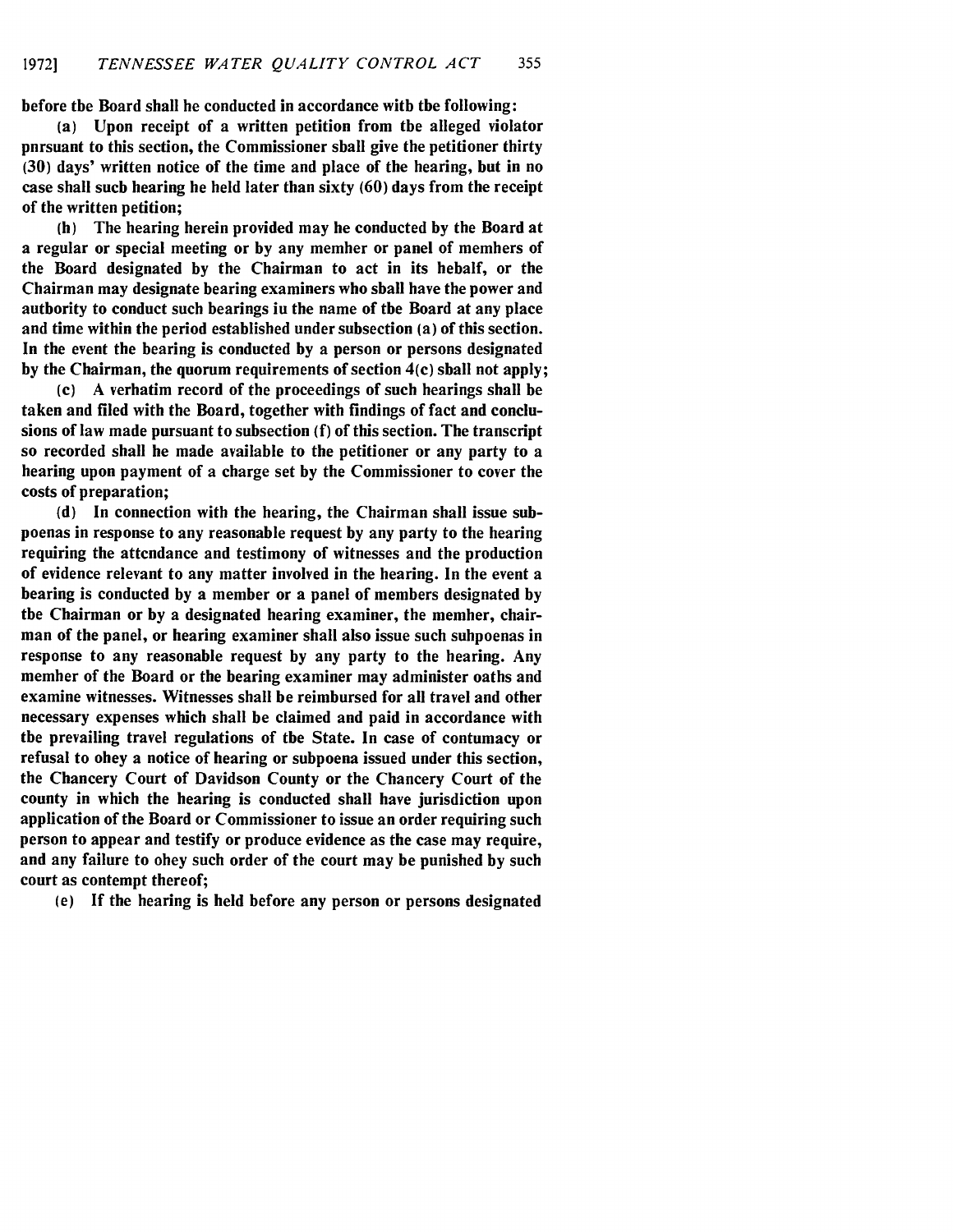**by** the Chairman, the record of the hearing together with recommendations for findings of fact and conclusions of law shall be transmitted to the Board and the party affected. The parties may submit, within ten **(10)** days, for the Board's consideration exceptions to the recommending findings or conclusions and supporting reasons for such exceptions;

(f) On the basis of the evidence produced at the hearing or review of hearing under subsection (e) of this section, the Board shall make findings of fact and conclusions of law and enter such decisions and orders as in its opinion will best further the purposes of this Act and shall give written notice of such decisions and orders to the alleged violator. The order issued under this subsection shall be issued no later than thirty **(30)** days following the close of the hearing by the person or persons designated **by** the Chairman;

(g) The decision of the Board shall become final and binding on all parties unless appealed to the courts as provided in section **10;**

(h) Any person to whom an emergency order is directed pursuant to section 8(b) shall comply therewith immediately but on petition to the Board shall be afforded a hearing as soon as possible, but in no case shall such hearing be held later than three (3) days from the receipt of such petition by the Board. [TENN. CODE ANN. § 70-332 (Supp. 1971).]

#### COMMENTARY

The hearing provisions under section 9 govern appeals from all decisions of the Commissioner and include appeals by a citizen pursuant to section 17. In order to expedite the hearing and appellate procedure and to ensure a prompt determination of the alleged violation, *subsection (a)* requires the Board to hear appeals from the Commissioner's determinations within sixty (60) days.

The intent of *subsection (b)* is to devise a streamlined appellate procedure. It is believed that hearing officer provisions are essential to such a streamlined system since the activities of the Board will increase significantly under full implementation of the law.

The functions of the Board are policy-making and adjudicatory but not prosecutorial. In order for the Board to function properly in its adjudicatory capacity, it must operate essentially as a trial level court. *Subsection (c)* provides for the taking of a verbatim record of these adjudicatory proceedings. Additionally, the Board must make findings of fact and conclusions of law in order to prepare the record properly for judicial review under section 10.

*Subsection (d)* was intended to provide any party to the hearing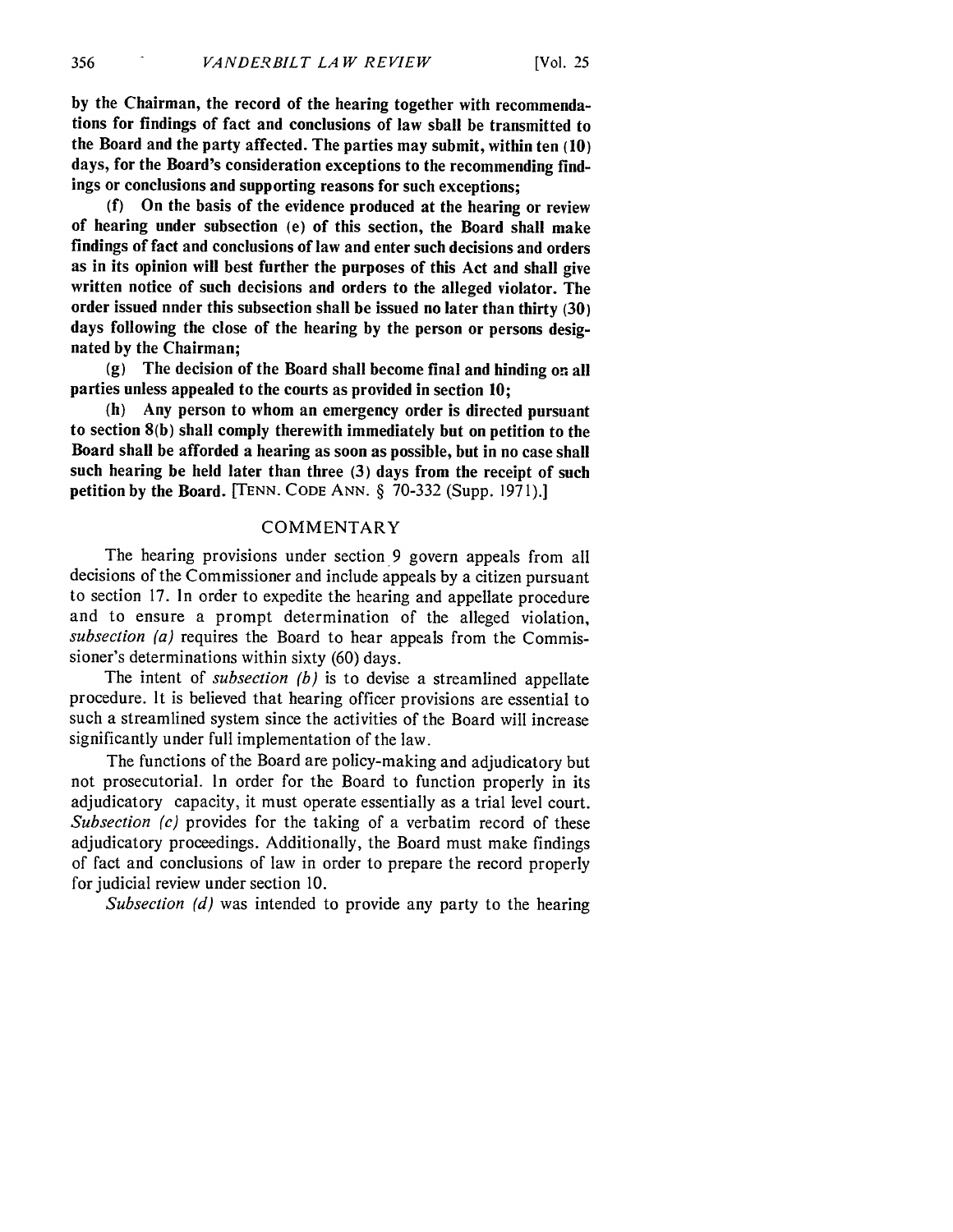with a method for compelling the attendance of witnesses and the production of documents while at the same time preventing a burdening of the procedure by unreasonable requests for unnecessary witnesses. Similar subpoena powers are granted to the chairman of a hearing panel and to a hearing officer in the event he conducts the hearing.

*Subsection (e)* provides that there should be an opportunity for full Board review of a hearing conducted by a hearing panel or a single person, since the Board is functioning essentially as a trial court. The parties have ten (10) days to file objections with the Board.

*Subsection (f)* directs the Board to make findings of fact and conclusions of law at the close of an adjudicatory hearing. These findings and conclusions, in conjunction with the verbatim record made under subsection (c), become the record for appeal as provided in section 10. The Board must make a determination of the proposed findings of fact and conclusions of law no later than thirty (30) days following the close of the hearing conducted by the designated person(s).

The emergency order provision, section 8(b), is complemented by *subsection (h).* This subsection directs that the emergency order not be stayed pending appeal, but it suspends the normal appeal time and allows the alleged violator to have an appeal to the Board as soon as possible. Additional safeguards are provided by requiring the Board to hold such a hearing no later than three (3) days after the receipt of the petition.

**SECTION 10. APPEALS FROM THE BOARD-PRO-CEEDINGS BEFORE THE COURTS. (a) An appeal may be taken from any final order or other final determination of the Board by any party, including the Department, who is or may be adversely affected** thereby to the Chancery Conrt for Davidson County within ten (10) days **from the date such order or determination is made. No hearing, however, shall be allowed by the Chancery Court from any disposition made by the Board if such disposition has become final as a result of a person's failure to appear at a hearing after having requested such hearing or after having received adequate notice.**

**(b) The appeal shall be processed in accordance with the following:**

**(1) The appellant shall serve a notice of appeal on the other parties within the time allowed for appeal by subsection (a) of this section;**

**(2) Accompanying the notice of appeal shall be a copy of the appellant's objections referring to the action of the Board appealed from, specifying the grounds of appeal, and including both points of law and fact which are asserted or questioned by the appellant;**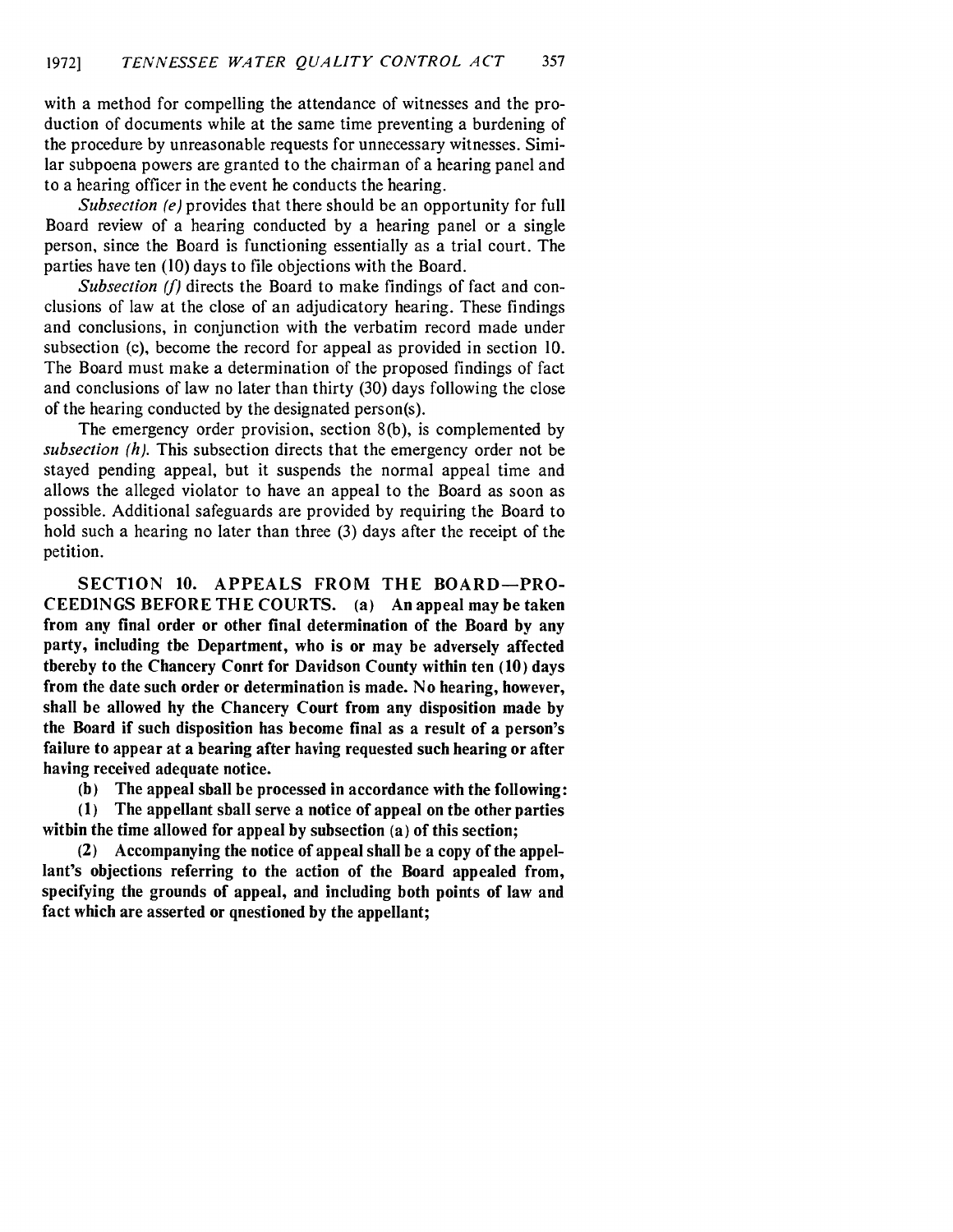[Vol. **25**

**(3) A** copy of the original notice of appeal with proof of service and the appellant's objections shall be filed **by** the appellant or his attorney with the clerk of the court within ten **(10)** days of the service of the notice, and therenpon the court shall have jurisdiction of the appeal. The appellant shall also give bond as required in other suits; provided, however, that no bond or deposit for costs shall be required of the State or Department upon any such appeal or upon any subsequent review **by** the Supreme Court. The appellant shall notify the other parties of the filing thereof;

(4) Within thirty **(30)** days after receipt of such notice of filing the Board shall transmit to the Chancery Court for Davidson County a complete transcript of the proceedings under review, which shall contain all the proof submitted before the Board;

**(5)** Any decision of the Board shall be reviewed **by** the Chancery Court solely upon the transcript of the proceedings before the Board, and neither party shall be entitled to introduce any additional evidence in the Chancery Court. No decision of the Board shall be set aside unless it is shown that such decision was not supported **by** substantial evidence produced before the Board at the hearing;

**(6) A** further review **by** the Supreme Court of the State may be sought in conformity with the procedure provided in Tennessee Code Annotated § 27-819. [TENN. CODE ANN. § 70-333 (Supp. 1971). Comparative legislation: TENN. CODE ANN. § 51-712 (1955).]

## COMMENTARY

The statute, as originally drafted, called for an appeal from a Board determination exclusively to the Court of Appeals for the Middle Section of Tennessee. $^{27}$  The proposed judicial review procedure was patterned after the extensive federal experience with judicial review of administrative determinations. The previous law had provided for an appeal to the chancery court and thence to the Tennessee Supreme Court. There were four reasons for the proposed change: (1) the fact-finding function of the Board alleviated the necessity for a trial-level determination; (2) the court of appeals had not experienced the docket congestion of the lower courts; (3) an appellate court would be reticent to engage in an exercise of disguised "trial de novo;" and (4) prior enforcement agencies had experienced considerable difficulty in obtaining cooperation from chancery courts in enforcement of the prior law. Nevertheless,

<sup>27.</sup> Two other states bypass the trial level courts and place review directly at the appellate level: **ILL. ANN. STAT.** ch. **111** , § 1041 (Smith-Hurd Supp. 1971), and N.M. **STAT. ANN.** § **75-** 39-6 (Supp. 1971).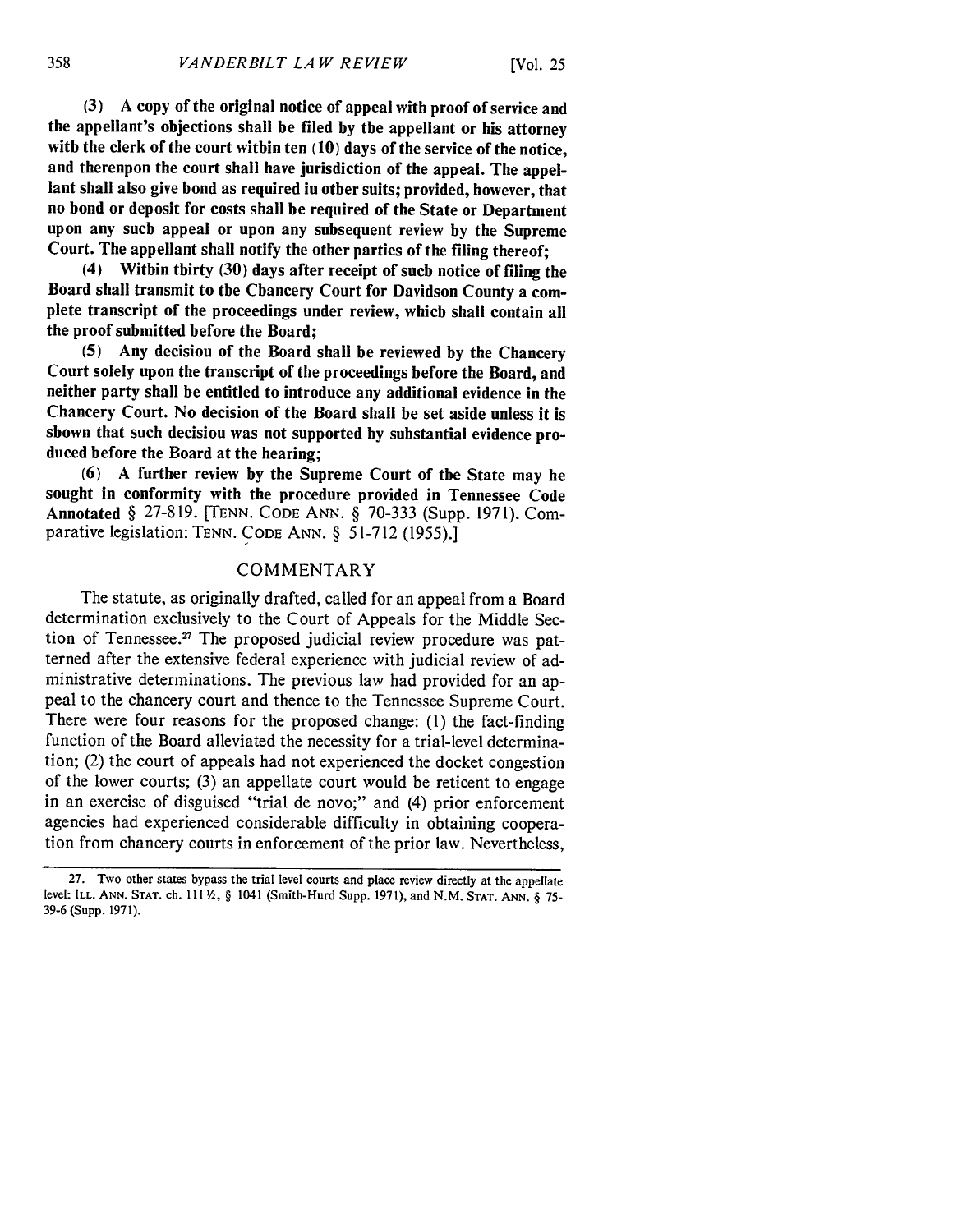the statute was amended by the Senate after it had passed the House of Representatives.<sup>28</sup> Appeals from Board determinations now are taken to the Chancery Court for Davidson County.

Within thirty (30) days after receipt of the notice of filing, the Board must transmit to the chancery court a complete transcript of the proceedings under review. The decision of the Board is to be sustained unless it is not supported by substantial evidence produced before the Board at the original hearing. No evidence may be presented other than that presented at the hearing by the Board. Moreover, the appeals procedure is not intended to provide a trial de novo in the chancery court. Provision also is made for review of the chancery court decisions by the Tennessee Supreme Court.

**SECTION 11. DUTIES** OF **STAFF** ATTORNEY. It shall be the **duty of the staff attorney as provided for in section 6(e) to represent the Department in all hearings before the Board and in all civil litigation under this Act under the supervision of the Attorney General. In addition, it shall be the duty of the District Attorneys General in the various circuits throughout the State or the Attorney General to assist the Department, upon its request, either by prosecuting or assisting the staff attorney in prosecuting, those persons in violation of sections 14 through 16.** [TENN. **CODE ANN.** § **70-334** (Supp. **1971).]**

#### COMMENTARY

In order to assist the Division of Water Quality Control in the discharge of its duties, a staff attorney has been provided. His functions include working closely with the staff, representing the Department before the Board in its hearings and before the courts in all civil appeals, and assisting the Attorney General in the criminal prosecution of any person who violates section 14 of the Act. This is one of the most important additions to the prior law because it provides an individual attorney or attorneys for the Division who can devote undivided attention to the legal problems of the Division, thereby assuring prompt handling of necessary court actions.

**SECTION 12. PROCUREMENT OF INFORMATION. Any person whom the Board or the Commissioner has reason to believe is**

**<sup>28.</sup>** An amendment calling for de novo review **by** the chancery court in the county where the pollution occurred was going to be introduced in the Senate. This would have emasculated the statute and completely frustrated effective pollution control. **A** compromise was effected providing for review exclusively **by** the Chancery Court for Davidson County, which can overturn the decision only if not supported **by** substantial evidence.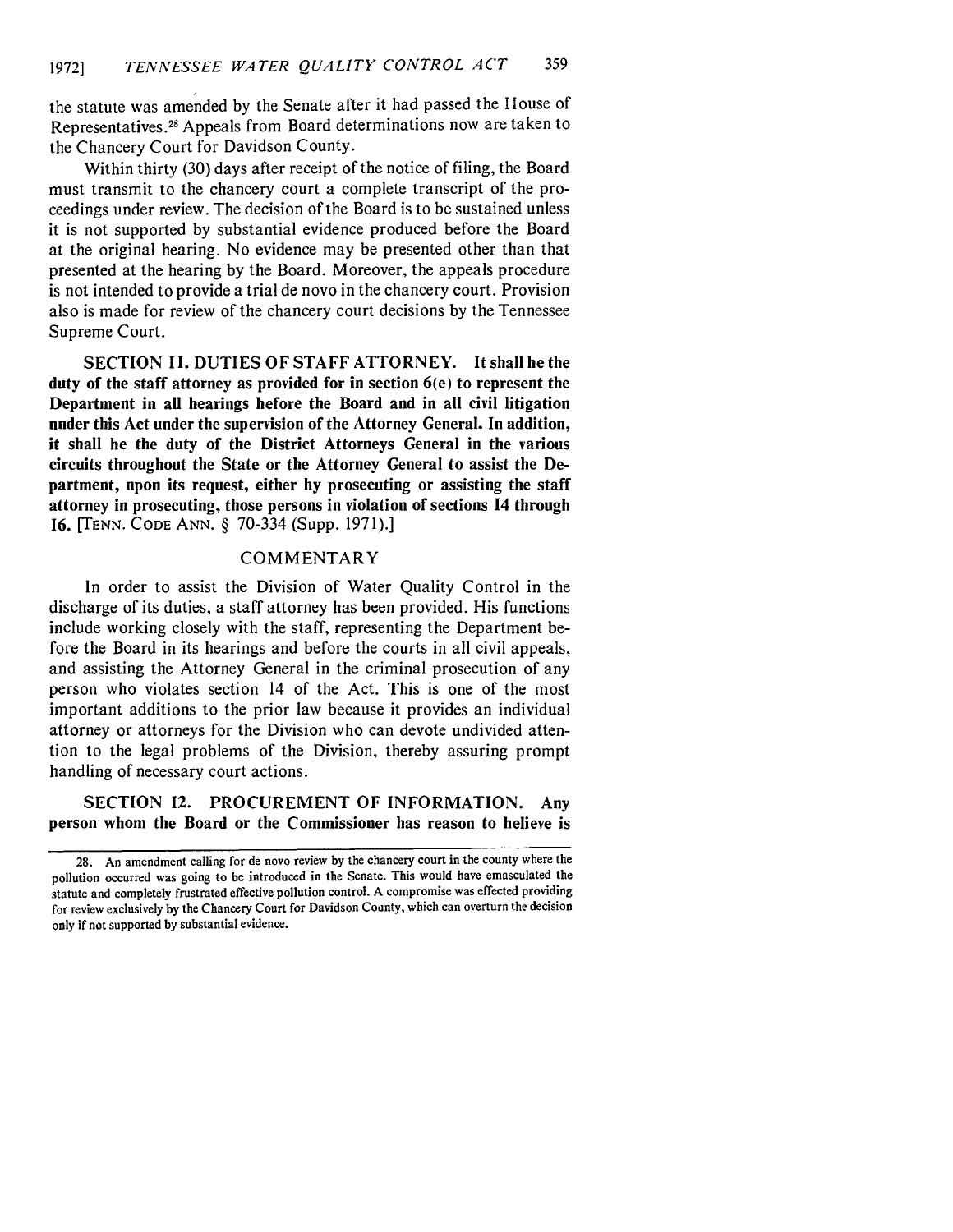causing or may be about to cause pollution or any person having information concerning such person shall furnish the Board or the Commissioner upon their request **all** pertinent information required **by** the Board or the Commissioner in the discharge of their duties under this Act. Under this section, information shall include data relating to processes or methods of manufacture or production required **by** the Board or the Commissioner in the administration of their duties. **All** information shall be used **by** the Board only for purposes of water quality control. The Board or the Commissioner shall have the power to issue protection orders to prevent public dissemination of any secret formulae or proprietary manufacturing processes; except that, such orders shall not extend to information concerning waste products discharged to the waters of the State. In addition to providing information, persons may be required to keep such records as deemed necessary **by** the Board or the Commissioner to facilitate the discbarge of their duties. [TENN. CODE ANN. § 70-335 (Supp. 1971). Comparative legislation: CAL. WATER CODE § 13267(b) (West 1971); FLA. STAT. ANN. § 403.11 (1960); S.C. CODE ANN. § 63-195.30 (Supp. 1971).]

## **COMMENTARY**

The new law restricts the information obtainable by the Board or Commissioner to that information which is pertinent to the discharge of their duties under the Act. Although this section does not contain an exception for secret formulae, it does safeguard the confidentiality of such material by empowering both the Board and the Commissioner to issue protection orders to prevent public dissemination.

SECTION 13. CAUSING POLLUTION OR REFUSING TO FURNISH INFORMATION. It shall be unlawful for any person **by** himself or in combination with others to willfully cause pollution of any waters of the State or to place or cause to be placed any substance or substances in a location where they will likely cause pollution of any waters of the State unless such action has been properly authorized. Any such action is here declared to be a public nuisance. In addition, it shall be unlawful for any person to act in a manner or degree which is violative of any provision of this Act or of any rule, regulation, or standard of water quality promulgated **by** the Board or of any permits or orders issued pursuant to the provisions of this Act; or to fail or refuse to file an application for a permit as required in section 7; or to refuse to furnisb, or to falsify auy records, information, plans, specifications, or other data required **by** the Board or the Commissioner under this Act.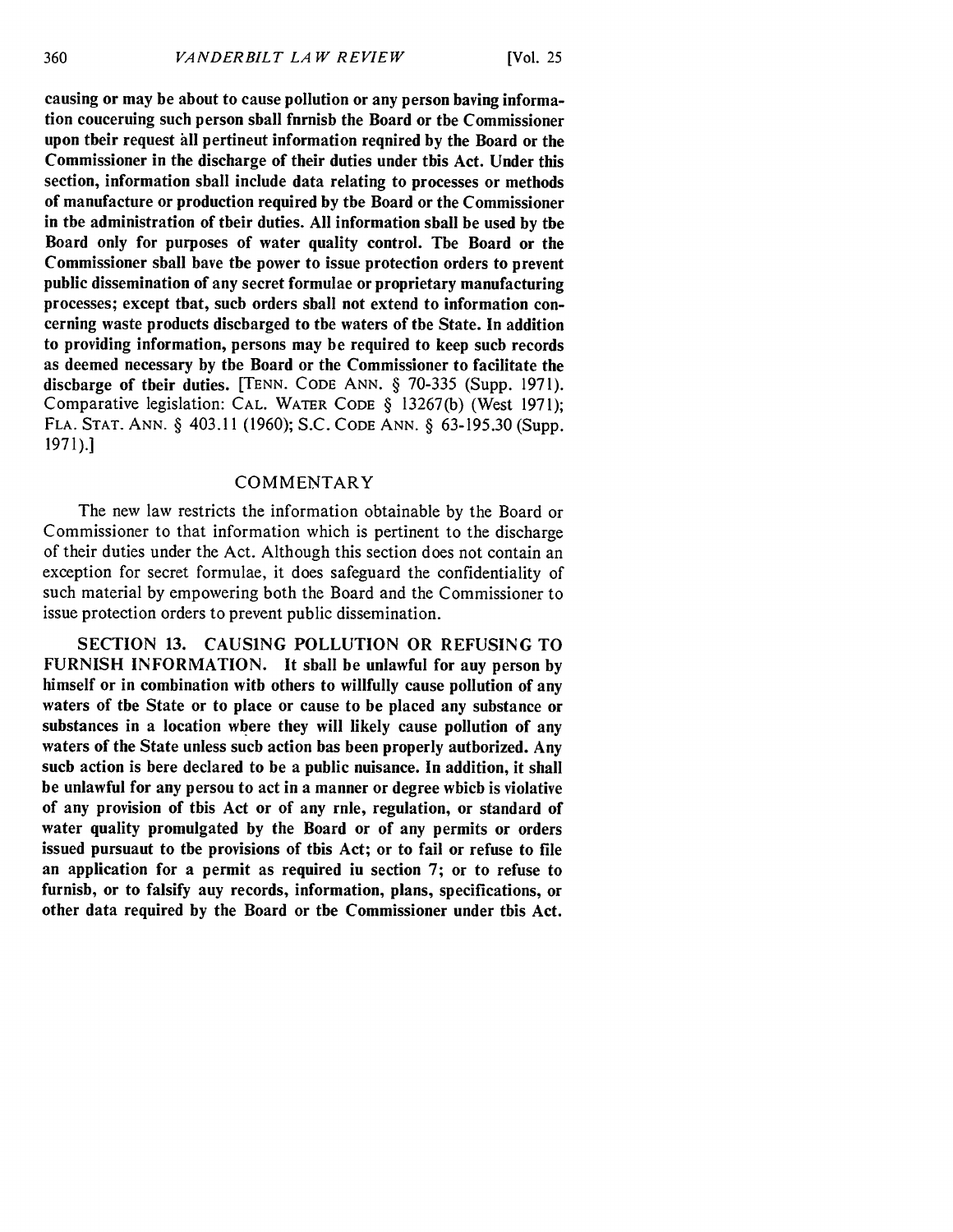The plea of financial inability to prevent, abate, or control pollution shall not be a valid defense under the provisions of this Act. **[TENN. CODE ANN.** § **70-336** (Supp. **1971).** Comparative legislation: Mo. ANN. **STAT.** § 204.030 (Supp. **1971); N.D. CENT. CODE** § **61-28-06(1)** (Supp. **1971); UTAH CODE** ANN. § **73-14-5 (1968),** *as amended,* (Supp. **1971);** SUGGESTED STATE ACT § 5(a).]

## COMMENTARY

Section 13 Makes it unlawful to pollute willfully any waters of the State either by direct discharge or other means, or by placing material in a location that would likely result in pollution of any waters of the State. The section further declares such action to be a public nuisance. Under the prior law, TENN. CODE ANN. § 70-317 (Supp. 1970), the Board was given the power to determine whether a violation constituted a public nuisance. This section clarifies the law by expressly making this conduct a public nuisance. The prior provision of the Code, title 70, section 316, that makes it unlawful to refuse information required by the Board, is also retained.

SECTION 14. PENALTIES. (a) Any person unlawfully polluting the waters of the State or violating or failing, neglecting, or refusing to comply with any of the provisions of this Act shall be guilty of a misdemeanor and, upon conviction thereof, shall be punished **by** a fine of not less than **fifty** dollars **(\$50.00)** nor more than five thousand dollars **(\$5,000.00).** Each day upon which such violation occurs shall constitute a separate offense.

**(b)** Any person who willfully and knowingly falsifies any records, information, plans, specifications, or other data required **by** the Board or the Commissioner or who willfully and knowingly unlawfully pollutes the waters of the State or willfully fails, neglects, or refnses to comply with any of the provisions of this Act shall be guilty of a felony and shall be punished **by** a fine of not more than ten thousand dollars **(\$10,000.00)** or imprisonment not to exceed two (2) years or both.

(c) Provided, however, that person for the purpose of any criminal prosecntion shall uot mean a municipality or political subdivision or officers thereof, departments, agencies, or instrumentalities it being the purpose of this Act to enforce all regulations against a municipality **by** injunctive relief.

And fnrther provided, that uo process by warrant, presentment or indictment shall be issued except upon application of the Board or Commissioner or such application for process authorized **by** them. [TENN.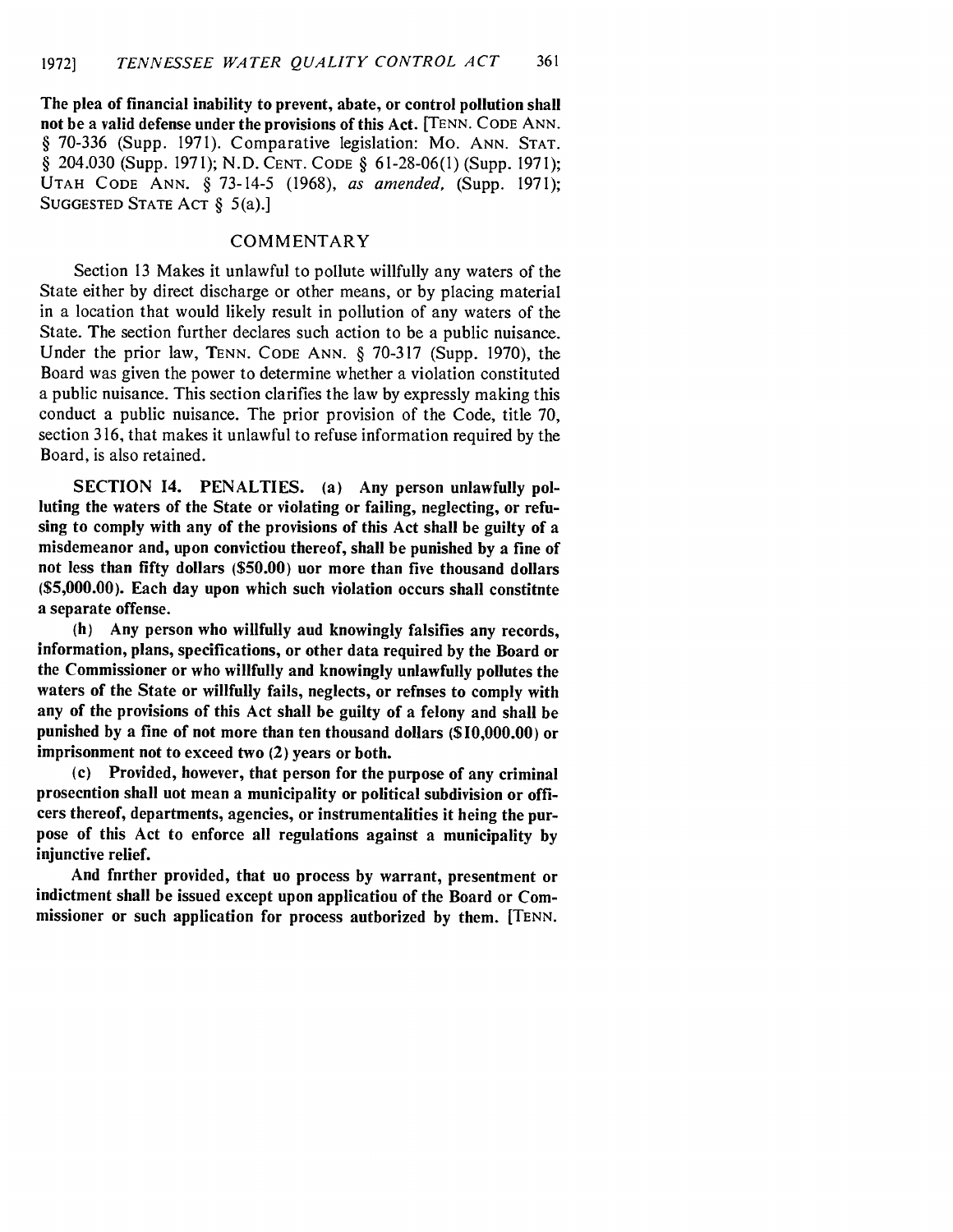CODE ANN. § 70-337 (Supp. 1971). Comparative legislation: MD. ANN. CODE art. 96A, § 28A(a) (Supp. 1971); S.C. CODE ANN. § 63-195.35 (Supp. 1971); VT. STAT. ANN. tit. 10, § 918 (Supp. 1971).]

## COMMENTARY

Section 14 distinguishes between two types of violations. A violation that is not committed willfully or knowingly is treated in *subsection*  $(a)$ , which makes it a misdemeanor and subjects the violator to a fine of not less than 50 dollars nor more than 5,000 dollars. *Subsection (b)* treats those instances when pollution or falsification of records or other information has been committed willfully and with knowledge. In these cases, the violator may be subjected to a fine of as much as 10,000 dollars and/or imprisonment for as long as two years.

SECTION 15. DAMAGES TO THE STATE. (a) The Commissioner may assess the liability of any polluter or violator for damages to the State resulting from any person's pollution or violation, failure, or neglect in complying with any rules, regulations, or standards of water quality promulgated by the Board or permits or orders issued pursuant to the provisions of this Act. If an appeal from such assessment is not made to the Board by the polluter or violator within ten (10) days of notification of such assessment, he shall be deemed to have consented to such assessment and it shall become final. Damages may include any expenses incurred in investigating and enforcing this Act, in removing, correcting, and terminating any pollution, and also compensation for any loss or destruction of wildlife, fish, or aquatic life and any other actual damages caused by the pollution or violation. Whenever any assessment has become final hecause of a person's failure to appeal within the time provided, the Commissioner may apply to the appropriate court for a judgment, and seek execution on such judgment. The court, in such proceedings, shall treat the failure to appeal such assessment as a confession of judgment in the amount of the assessment. [TENN. CODE ANN. § **70-** 338 (Supp. 1971). Comparative legislation: ALA. CODE tit. 8, §§ 295, 297 (Supp. 1969); FLA. STAT. ANN. § 403.141 (Supp. 1971); Ky. REV. STAT. ANN. § 224.110 (1969); MD. ANN. CODE art. 96A, § 29D (Supp. 1971); Mo. ANN. STAT. § 204.180 (Supp. 1971); WASH. REV. CODE ANN. § 90.48.142 (Supp. 1971).]

## COMMENTARY

Section 15 establishes a means by which damages may be recovered by the State of Tennessee for pollution of State waters. If the person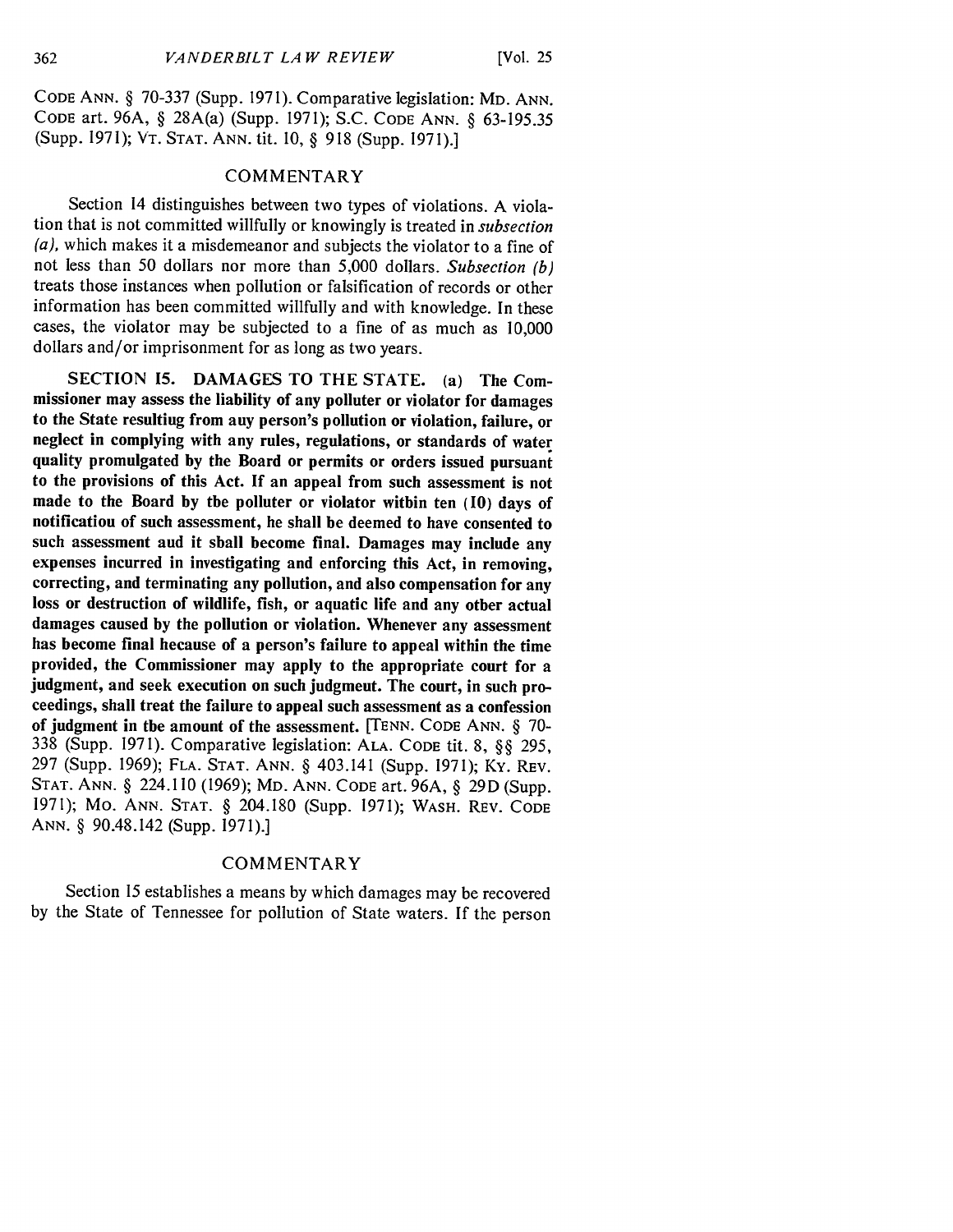assessed objects to the Commissioner's assessment, he may bring an appeal before the appropriate court as provided in section 10. It is only when the person assessed fails to appeal to the Board that he is deemed to have consented to the Commissioner's assessment.

The policy underlying this section is that a person who causes damages to the State should be held responsible for paying those damages. The burden should not be borne by the Department or by the taxpayers of the State.

SECTION **16. INJUNCTIONS.** (a) When there is reason to believe that a person is causing or is about to cause or has caused pollution or is violating or is abont to violate or has violated any of the provisions of this Act or any permits or orders issued thereunder, the Commissioner may institute proceedings in the appropriate court for injunctive relief to prevent continuance of such action or to correct the conditions resulting in or ahont to result in such pollution or both. The court shall grant the injunction without the necessity of showing a lack of adequate remedy at law upon a showing **by** the Commissioner that such person is polluting or is about to pollute the water[s] of this State or to violate one or more of the provisions of this Act. In such suits, the Commissioner may obtain permanent or temporary injunctions, prohibitory or mandatory, and restraining orders.

**(b)** The Commissioner may bring suit for injunctive enforcement of any order made **by** him when such order has become final as a result of any person's failure to appeal to the Board, and such person has failed to comply with the order. In such suits all findings of fact contained in the order and complaint shall be deemed to be final, and not subject to review except as to receipt of notice of the order, but the defendant may [proffer] evidence showing that he has in fact complied with the Commissioner's order. The order made **by** the Commissioner in such cases shall be prima facie reasonable and valid, and it shall be presumed that the Commissioner has complied with all requirements of the law. The Board may likewise bring suit for enforcement of any order made **by** it, which has become final either **by** the failure of any person to appeal the Board's order or **by** an appellate court's decision against any person who fails to comply with such final order. In such suits the Board's decision shall not be subject to challenge as to matters of law or fact, but the polluter or violator may proffer evidence showing that he has in fact complied with the Board's order. [Comparative legislation: SUGGESTED STATE **ACT** § 13.]

(c) Any suit for an injunction brought **by** the Commissioner shall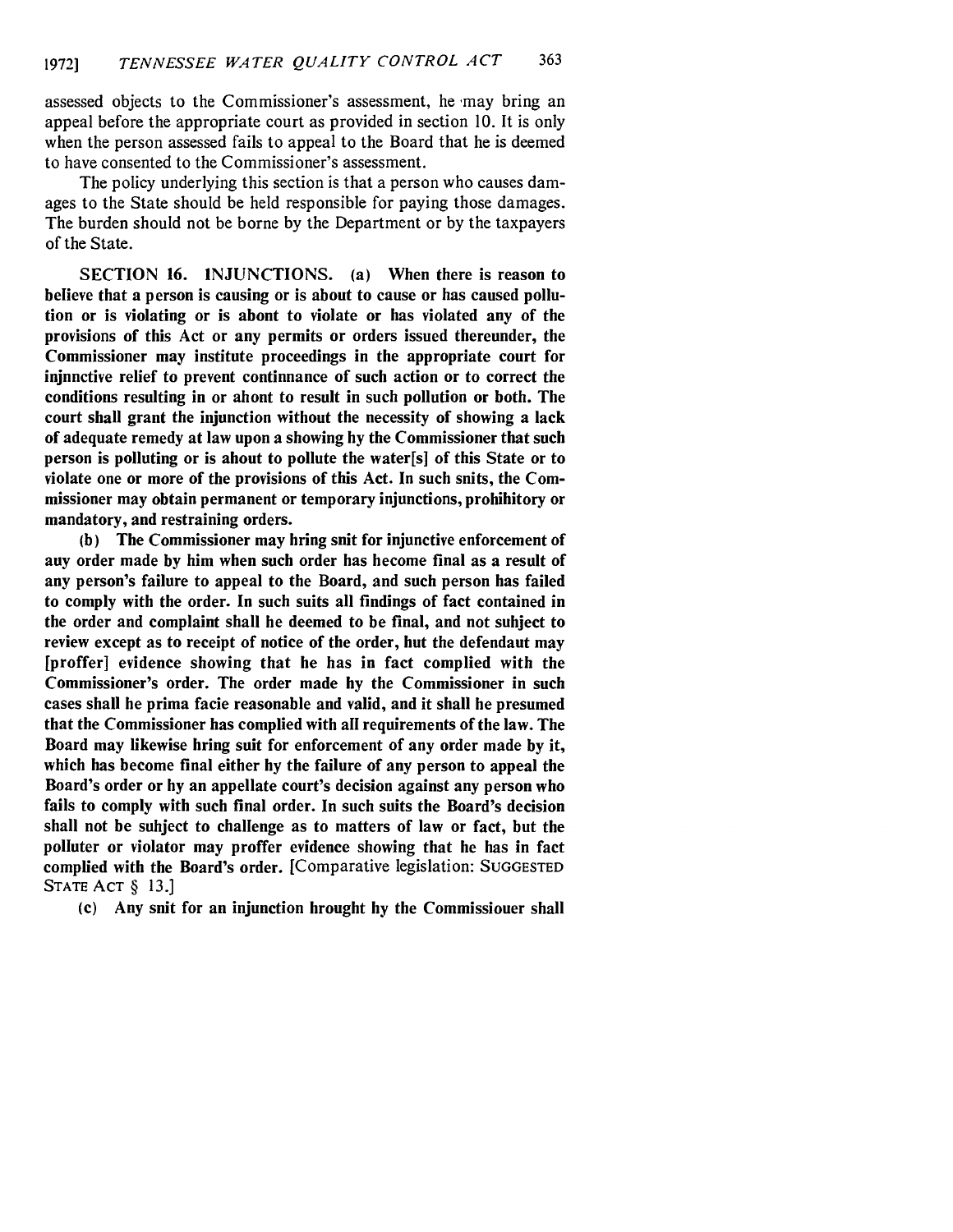be filed in the Chancery Court of Davidson County or in the Chancery Court of the county in which all or a part of the pollution or violation has or is about to occur, in the name of the Department, **by** the staff attorney at the direction of the Commissioner or the Board and under the supervision of the Attorney General. Such proceedings shall not **be** tried **by** jury. Appeals from judgments or decrees of the Chancery Court in proceedings brought under the provisions of this Act shall lie to the Supreme Court despite the fact that controverted questions of fact may be involved. [TENN. CODE ANN. § 70-339 (Supp. 1971).]

SECTION 17. OTHER REMEDIES. (a) Any person may file with the Commissioner a signed complaint against auy person allegedly violating any provisions of this Act. Unless the Commissioner determines that such complaint is duplicitons or frivolous, he shall immediately serve a copy of it upon the persou or persons named therein, promptly investigate the allegations contained therein, and shall notify the alleged violator of what action, if any, he will take. In all cases he shall notify the complainant of his action or determination. If either the complainant or the alleged violator believes that the Commissioner's action or determination is or will be inadequate or too severe, he may appeal to the Board for a hearing which will be conducted pursuant to section 9. Such appeal must be made within ten (10) days after receipt of the notification sent **by** the Commissioner. If the Commissioner fails to take the action stated in his notification, the complainant may make an appeal to the Board within twenty (20) days from the time at which the complainant knows or has reason to know of such failure. The Department shall not be obligated to assist a complainant in gathering information or making investigations or to provide counsel for the purpose of drawing his complaint. [Comparative legislation: CAL. WATER CODE § 13320 (West 1971); ILL. ANN. STAT. ch. **111** 2, § 1031 (Smith-Hurd Supp. 1972).]

(b) The penalties, damages, and injunctions provided for in sections 14-17 are intended to provide additional and cumulative remedies to prevent, abate, and control the pollution of the waters of the State. Nothing herein contained shall be construed to abridge or alter rights of action or remedies in equity or under common law or statutory law, criminal or civil, nor shall any provision of this Act, or any act done **by** virtue thereof, be construed as estopping the State or any municipality or person, as riparian owners or otherwise, in the exercise of their rights in equity or under the common law or statutory law to suppress nuisances, to abate pollution, or to recover damages resulting from such pollution. [TENN. CODE ANN. § 70-340 (Supp. 1971). Comparative legislation: FLA. STAT. ANN. § 403.191 (Supp. 1971); GA. CODE ANN. § 17-517 (1971);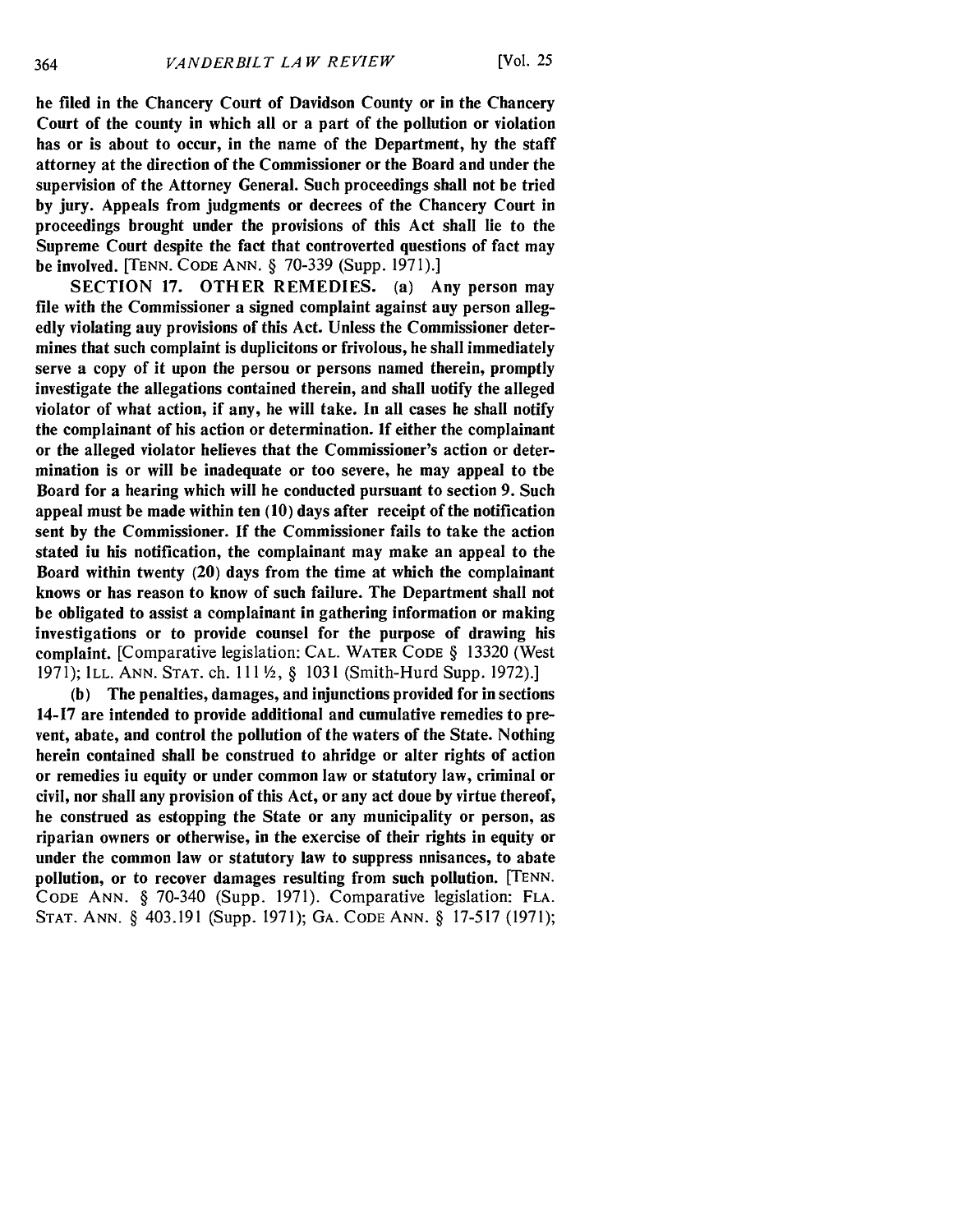MD. ANN. CODE art. 96A, § 28B (Supp. 1971); Mo. ANN. STAT. § 204.160 (1959); N.J. REV. STAT. § **58:10-1** (Supp. 1971); N.M. STAT. ANN. § 75-39-12 (1953); S.C. CODE ANN. § 63-195.27 (Supp. 1971); W. VA. CODE ANN. § 20-5A-22 (1970).]

## COMMENTARY

Several states and the federal government have enacted laws allowing citizen suits for environmental protection. Contrasting theories, however, are used in the various statutes. At the federal level, the Clean Air Amendments of 1970<sup>29</sup> permit the citizen to bring an action directly against the polluter, but only after giving 60 days notice to the Administrator. If the Administrator commences a civil action against the polluter within this 60-day period, the citizen cannot begin another action, but may intervene by right. The Florida<sup>30</sup> and Illinois<sup>31</sup> Acts have a minimum notice and waiting period, analogous to that in the Clean Air Amendments. Conversely, the Michigan Environmental Protection Act of 197032 does not require the citizen to notify the responsible state agency, and he may commence his action immediately, without waiting for possible agency action.

The latter approach seems to be premised on the theory that failure of the agency to act in the first instance is sufficient evidence of its unwillingness to act to justify direct judicial intervention. Arguably, however, the best interests of the court, the agency, and the public will be served by giving the agency a fair opportunity to bring its expertise to bear on the problem before turning it over to the courts on the theory that the agency's failure to act indicates prejudice on behalf of the party to be regulated. This section is based on the approach of the Illinois law, which permits any person to file with the Board a complaint against any violator. Under the new Tennessee law, the complaint is filed with the Commissioner. If he fails to act, the complainant's route of appeal is through the Board. This procedure assures an administratiive hearing and review before court action.

**SECTION 18. FUNDS** APPROPRIATED TO WATER **QUALITY CONTROL-DISBURSEMENT. Any funds appropriated to water quality control shall be set up in the Department as an earmarked fund, and said funds shall be paid out on warrants issued by**

- **30.** Environmental Protection Act of **1971,** Fla. Laws ch. **71-343,** § **3.**
- **31. ILL. ANN.** STAT. **ch. 111 ,** § 1031(b) (Smith-Hurd Supp. 1972).
- **32.** MICH. STAT. ANN. § 14.528(201-07) (Supp. 1971).

**<sup>29.</sup>** Pub. L. No. 91-604, 84 Stat. **1676** (codified at42 **U.S.C.** § **1857 (1970)).**